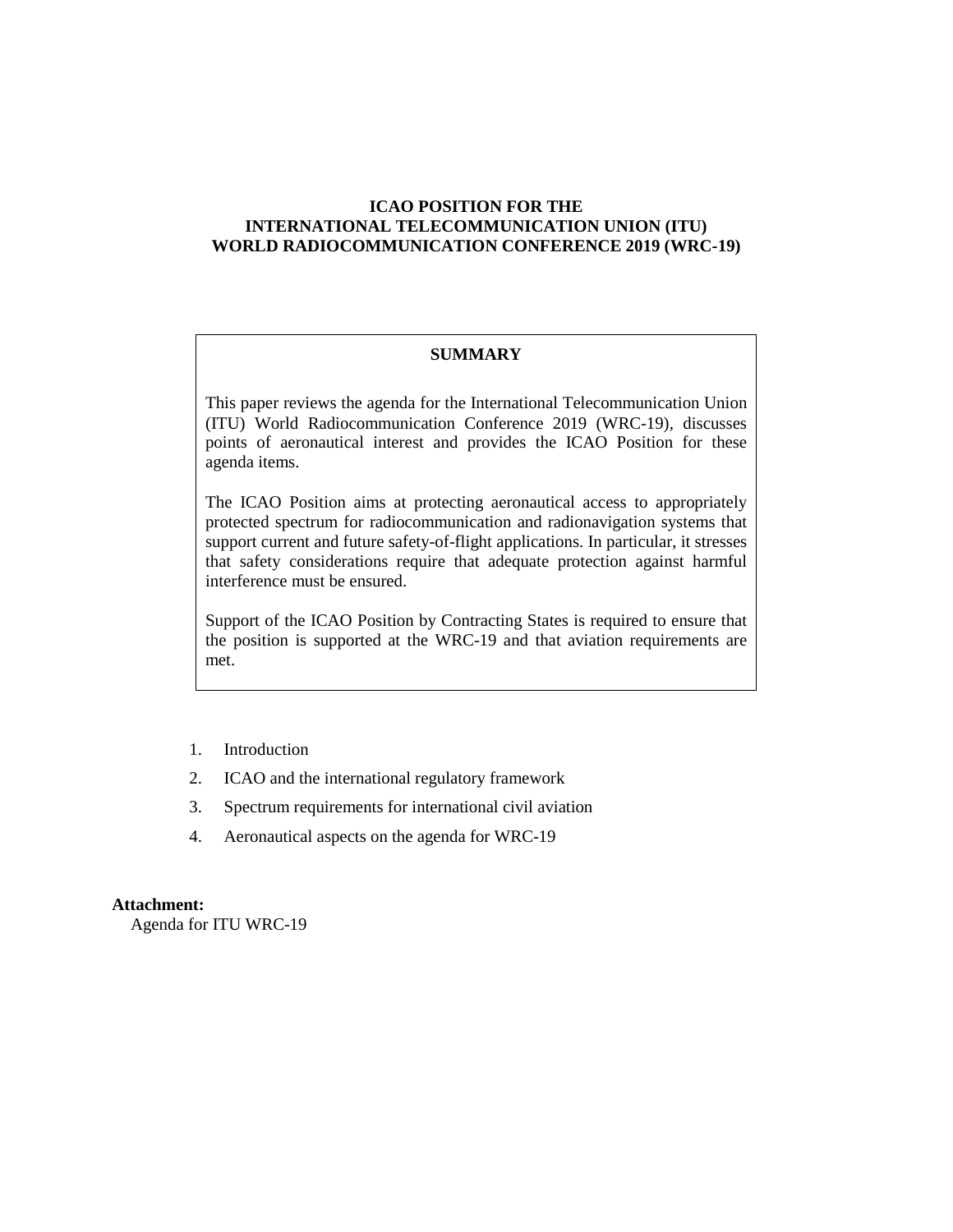## 1. **INTRODUCTION**

1.1 The ICAO Position on issues of interest to international civil aviation to be addressed at the 2019 ITU World Radiocommunication Conference (WRC-19) is presented below. The agenda of this Conference is contained in the attachment. The ICAO Position is to be considered in conjunction with sections 7-II and 8 of the *Handbook on Radio Frequency Spectrum Requirements for Civil Aviation, Volume I — ICAO spectrum strategy, policy statements and related information (Doc 9718, Volume I,* Second Edition (in preparation, 2018))*.* Doc 9718 is available on http://www.icao.int/safety/fsmp (see webpage: Documents).

1.2 ICAO supports the working principle within the ITU, as established during studies for WRC-07, that the compatibility of ICAO standard systems with existing or planned aeronautical systems operating in accordance with international aeronautical Standards will be ensured by ICAO. Compatibility of ICAO standard systems with non-ICAO standard aeronautical systems (or non-aeronautical systems) will be addressed in the ITU.

# 2. **ICAO AND THE INTERNATIONAL REGULATORY FRAMEWORK**

2.1 ICAO is the specialized agency of the United Nations providing for the international regulatory framework for civil aviation. The *Convention on International Civil Aviation* is an international treaty providing required provisions for the safety of flights over the territories of the 191 ICAO Member States and over the high seas. It includes measures to facilitate air navigation, including International Standards and Recommended Practices commonly referred to as SARPs.

2.2 The ICAO Standards constitute the rule of law through the ICAO Convention and form a regulatory framework for aviation, covering personnel licensing, technical requirements for aircraft operations, airworthiness requirements, aerodromes and systems used for the provision of communications, navigation and surveillance, as well as other technical and operational requirements.

# 3. **SPECTRUM REQUIREMENTS FOR INTERNATIONAL CIVIL AVIATION**

3.1 Air transport plays a major role in driving sustainable economic and social development in hundreds of nations. Since the mid-1970s, air traffic growth has consistently defied economic recessionary cycles, expanding two-fold once every fifteen years. The Air Transport Action Group estimated that in 2014 air transport directly and indirectly supported the employment of 62.7 million people, contributing over U.S.\$ 2.7 trillion to the global gross domestic product (GDP), and carried over 3.3 billion passengers and 50.4 million tonnes of cargo worth U.S.\$ 6.4 trillion.

3.2 The safety of air operation is dependent on the availability of reliable communication and navigation services. Current and future communication, navigation, and surveillance/air traffic management (CNS/ATM) systems are highly dependent upon the availability of sufficient, suitably protected radio spectrum that can support the high integrity and availability requirements associated with aeronautical safety systems. Spectrum requirements for current and future aeronautical CNS systems are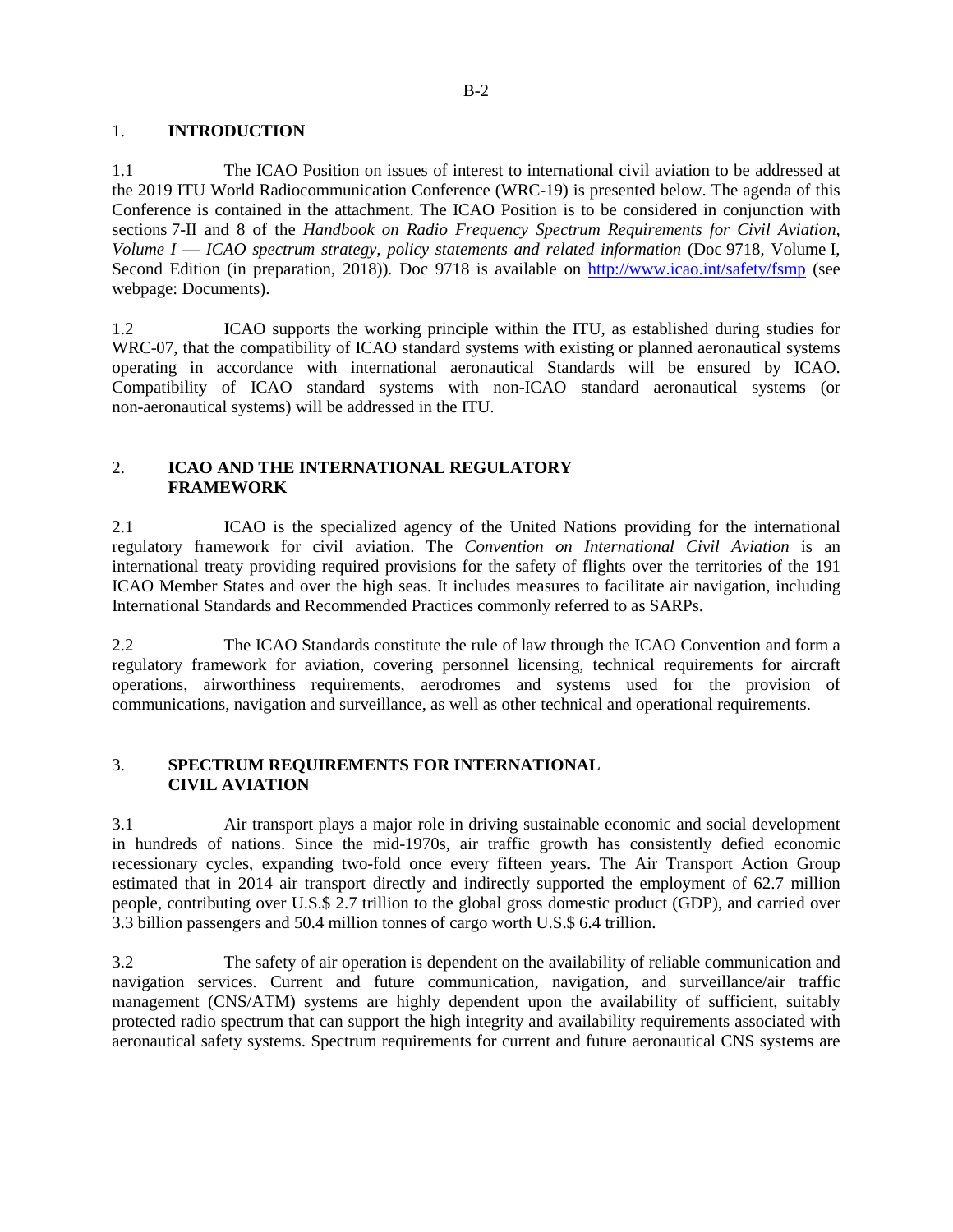specified in the ICAO Spectrum Strategy**[1](#page-2-0)** , as addressed by the Twelfth Air Navigation Conference, and as approved by the ICAO Council.

3.3 In support of the safety aspects related to the use of radio frequency spectrum by aviation, **Article 4.10** of the Radio Regulations states, "*ITU Member States recognize that the safety aspects of radionavigation and other safety services require special measures to ensure their freedom from harmful interference; it is necessary therefore to take this factor into account in the assignment and use of frequencies.*" In particular, compatibility of aeronautical safety services with co-band or adjacent band aeronautical non-safety services or non-aeronautical services must be considered with extreme care in order to preserve the integrity of the aeronautical safety services.

3.4 The continuous increase in air traffic movements as well as the additional requirement for accommodating new and emerging applications such as unmanned aircraft systems (UAS<sup>[2](#page-2-1)</sup>) is placing an increased demand on both the aviation regulatory and air traffic management mechanisms. As a result, the airspace is becoming more complex and the demand for frequency assignments (and consequential spectrum allocations) is increasing. While some of this demand can be met through improved spectral efficiency of existing radio systems in frequency bands currently allocated to aeronautical services, it is inevitable that these frequency bands may need to be increased or additional aviation spectrum allocations may need to be agreed upon to meet this demand.

3.5 The ICAO Position for the ITU WRC-19 was initially developed in 2016 with the assistance of the Frequency Spectrum Management Panel (FSMP) and was reviewed by the Air Navigation Commission at the fourth meeting of its 203rd Session on 24 November 2016. Following the review by the Commission, it was submitted to ICAO Contracting States and relevant international organizations for comment. After a further review of the ICAO Position in the light of the comments received by the Commission on 9 May 2017, the ICAO Position was reviewed and approved by the ICAO Council on 19 June 2017.

3.6 States and international organizations are requested to make use of the ICAO Position, to the maximum extent possible, in their preparatory activities for the WRC-19 at the national level, in the activities of the regional telecommunication organizations**[3](#page-2-2)** and in the relevant meetings of the ITU.

# 4. **AERONAUTICAL ASPECTS ON THE AGENDA FOR WRC-19**

*Note 1.― The statement of the ICAO Position on an agenda item is given in a text box at the end of the section addressing the agenda item, after the introductory background material.*

*Note 2.― WRC-19 Agenda Items 1.10 and 9.1 (Issue 9.1.4) are of primary interest to aviation and are included in this position.*

*Note 3.― Aviation should participate in studies regarding WRC-19 Agenda Items 1.7, 1.8, 1.9, 1.11, 1.12, 1.13, 1.14, 1.16, 4, 8, 9.1 (Issue 9.1.3) and 9.1 (Issue 9.1.6), to ensure there is no undue impact. As a result, they are included in this position.*

 $\overline{a}$ 

<span id="page-2-0"></span><sup>1</sup> The ICAO spectrum strategy is included in the ICAO *Handbook on Radio Frequency Spectrum Requirements for Civil Aviation*, Volume I — *ICAO spectrum strategy, policy statements and related information* (Doc 9718, Volume I).

<span id="page-2-1"></span><sup>&</sup>lt;sup>2</sup> UAS is referred to in ICAO as remotely piloted aircraft systems (RPAS).

<span id="page-2-2"></span><sup>&</sup>lt;sup>3</sup> African Telecommunication Union (ATU), Asia-Pacific Telecommunity (APT), European Conference of Postal and Telecommunications Administrations (CEPT), Inter-American Telecommunication Commission (CITEL), Arab Spectrum Management Group (ASMG) and the Regional Commonwealth in the Field of Communications (RCC).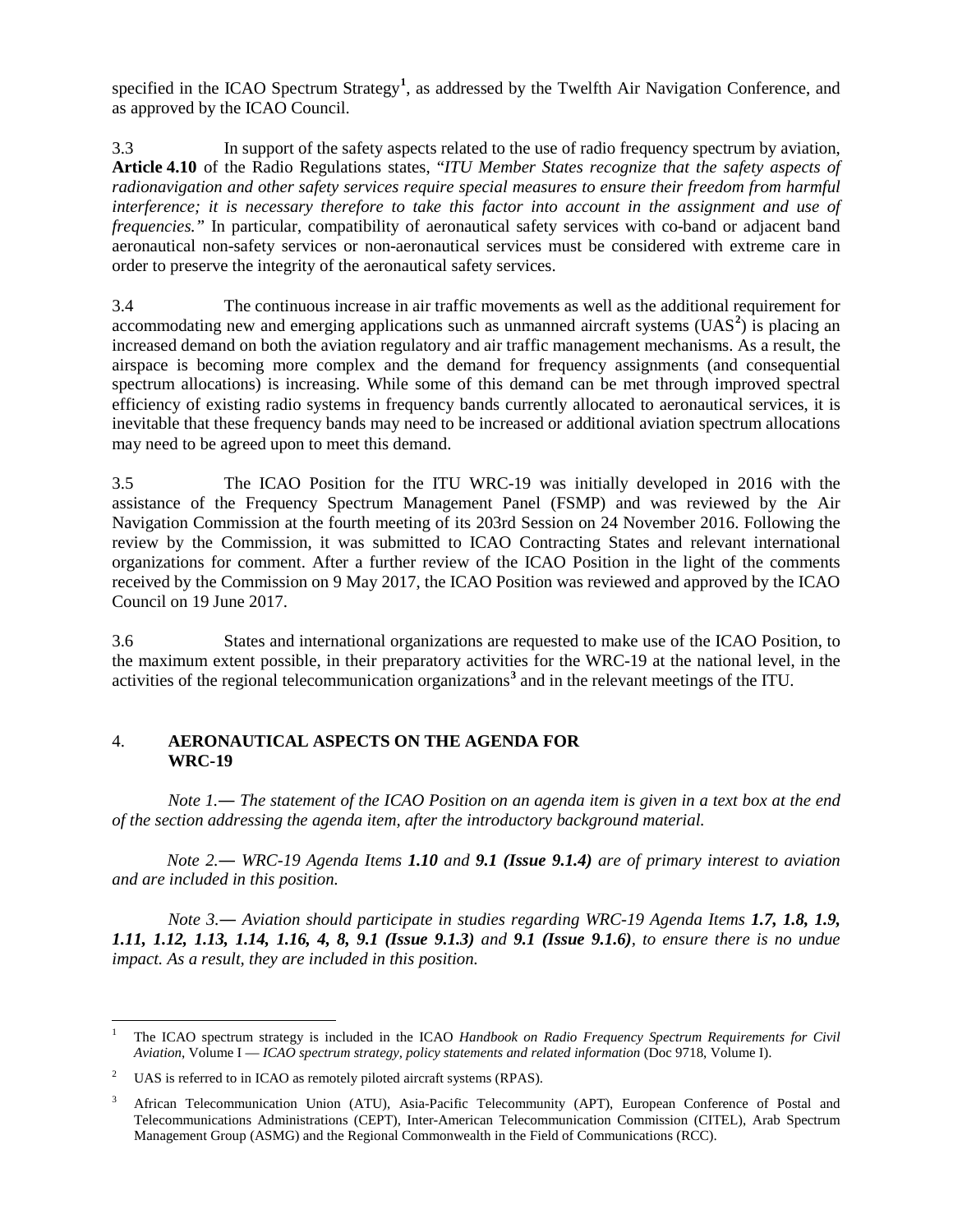*Note 4.― No impact on aeronautical services has been identified from WRC-19 Agenda*  Items 1.1, 1.2, 1.3, 1.4, 1.5, 1.6, 1.15, 2, 3, 5, 6, 7, 9.1 (Issue 9.1.1), 9.1 (Issue 9.1.2), 9.1 (Issue 9.1.5), *9.2 and 9.3 which are therefore not addressed in this position.*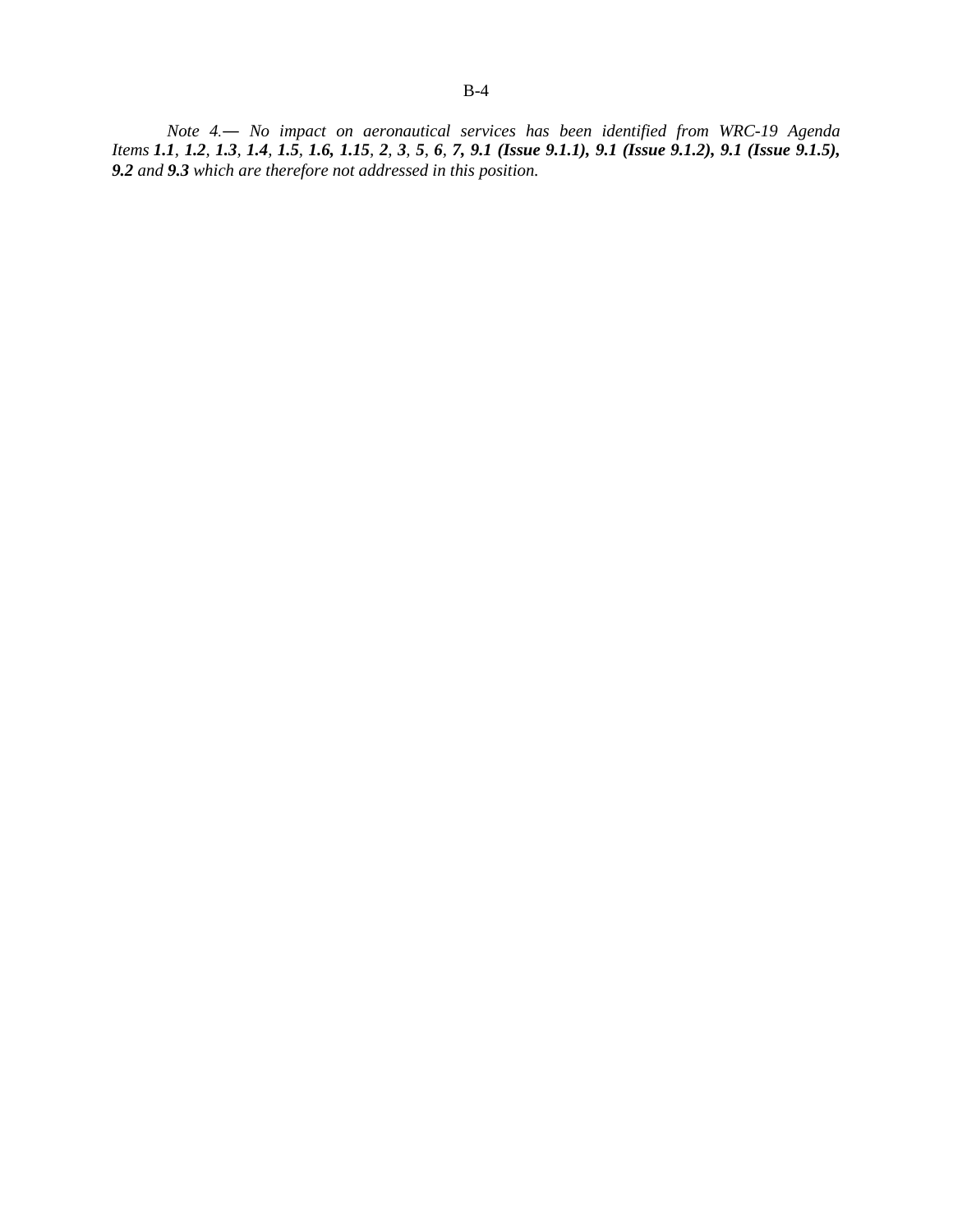# **Agenda Item Title:**

**To study the spectrum needs for telemetry, tracking and command in the space operation service for non-GSO satellites with short duration missions, to assess the suitability of existing allocations to the space operation service and, if necessary, to consider new allocations, in accordance with Resolution 659 (WRC-15).**

# **Discussion:**

 $\ddot{\phantom{a}}$ 

Requirements have been identified for non-GSO satellites with short duration missions. Studies leading up to WRC-15 determined that those requirements would not necessitate new regulatory regimes, rather they could be addressed as part of the space operation service (SOS). WRC-19 studies will determine if existing SOS allocations are sufficient, and if not, will consider new allocations within the frequency ranges  $150.05 - 174$  MHz and  $400.15 - 420$  MHz. Portions of these frequency bands are utilized by aviation for systems operating in the fixed service, for aviation support of maritime search and rescue operations, and for emergency position indicating radio beacons (EPIRBs) which operate in the frequency band  $406 - 406.1$  MHz which is monitored globally by satellite (COSPAS-SARSAT). Protection of EPIRBs from in-band and adjacent band interference is ensured by several provisions of the ITU Radio Regulations (RR). In this respect, Article 5 allocates the band  $406 - 406.1$  MHz exclusively to the mobile-satellite service (Earth-to-space) limited to EPIRBs, see RR No. 5.266. Appendix 15 to the RR states that any emission capable of causing harmful interference to distress and safety communications in the band  $406 - 406.1$  MHz is prohibited, see also RR Nos. 5.267 and 4.22. Resolution 205 (Rev. WRC-15) ensures protection of EPIRBs operating in the band  $406 - 406.1$  MHz from adjacent band interference by requesting administrations not to make new frequency assignments to the fixed and mobile service stations in the adjacent bands  $405.9 - 406.0$  MHz and  $406.1 - 406.2$  MHz.

In addition to concerns about the impact of new frequency allocations on aeronautical systems, aviation is also currently considering proposals by various entities for the use of so called space planes<sup>[4](#page-4-0)</sup> to either act as a relatively cheap re-useable satellite launch vehicle or to carry tourists who wish to experience space travel. It is expected that such vehicles will be the precursor to hypersonic travel that could cut the time taken to travel from Europe to Australia from approximately 24 hours to 90 minutes.

Such vehicles will need access to spectrum to both monitor the flight progress as well as interact with air traffic control for clearance through other traffic to both climb to the cruise altitude as well as to descend into the destination airport. Given that they intended to operate above the Karman line but sub-orbitally any spectrum requirement does not naturally fall under either terrestrial or satellite definitions and hence the spectrum need may well either totally or in part be met under a space operation service allocation. Therefore, ICAO would not want to see any action taken under this agenda item that would preclude the use of SOS allocations for space planes should this service be deemed appropriate for such use.

<span id="page-4-0"></span> $4$  A space plane is taken to be an aerospace vehicle that operates as an aircraft in Earth's atmosphere, as well as a spacecraft when in space.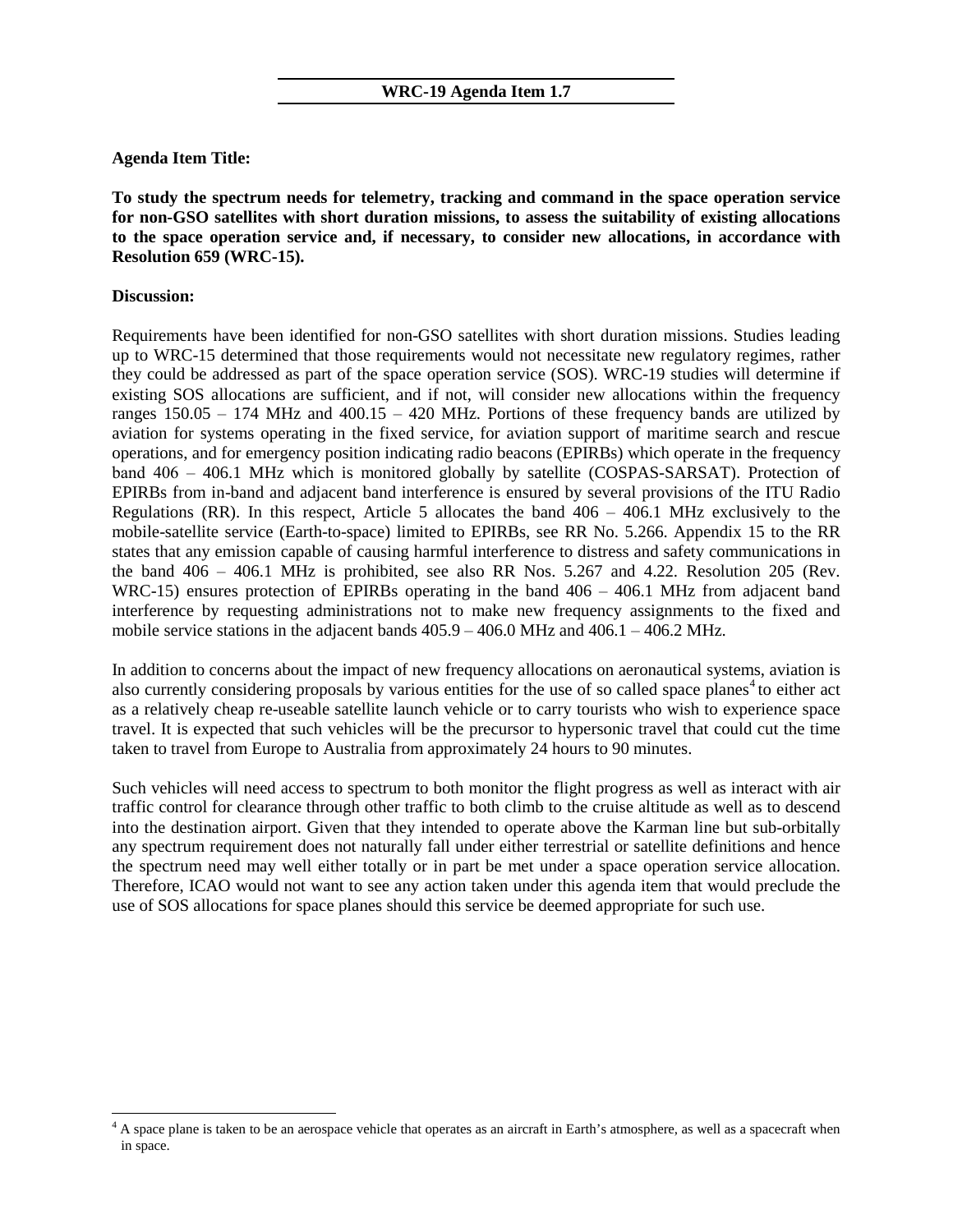To oppose consideration of possible allocation to the space operation service in the frequency range  $405.9 - 406.2$  MHz unless agreed ITU-R studies have proven aviation use of the EPIRBs operating in the frequency band  $406 - 406.1$  MHz is protected in accordance with Resolution 205 (Rev. WRC-15) and RR No. 5.267.

To oppose any new allocations to the space operations service in other frequency bands/ranges that could impact aviation systems unless agreed ITU-R studies have proven sharing and compatibility with those systems.

To ensure that any change to the regulatory provisions and spectrum allocations resulting from this agenda item do not preclude the use of any particular allocations for space planes if the radiocommunication service is deemed appropriate for such use.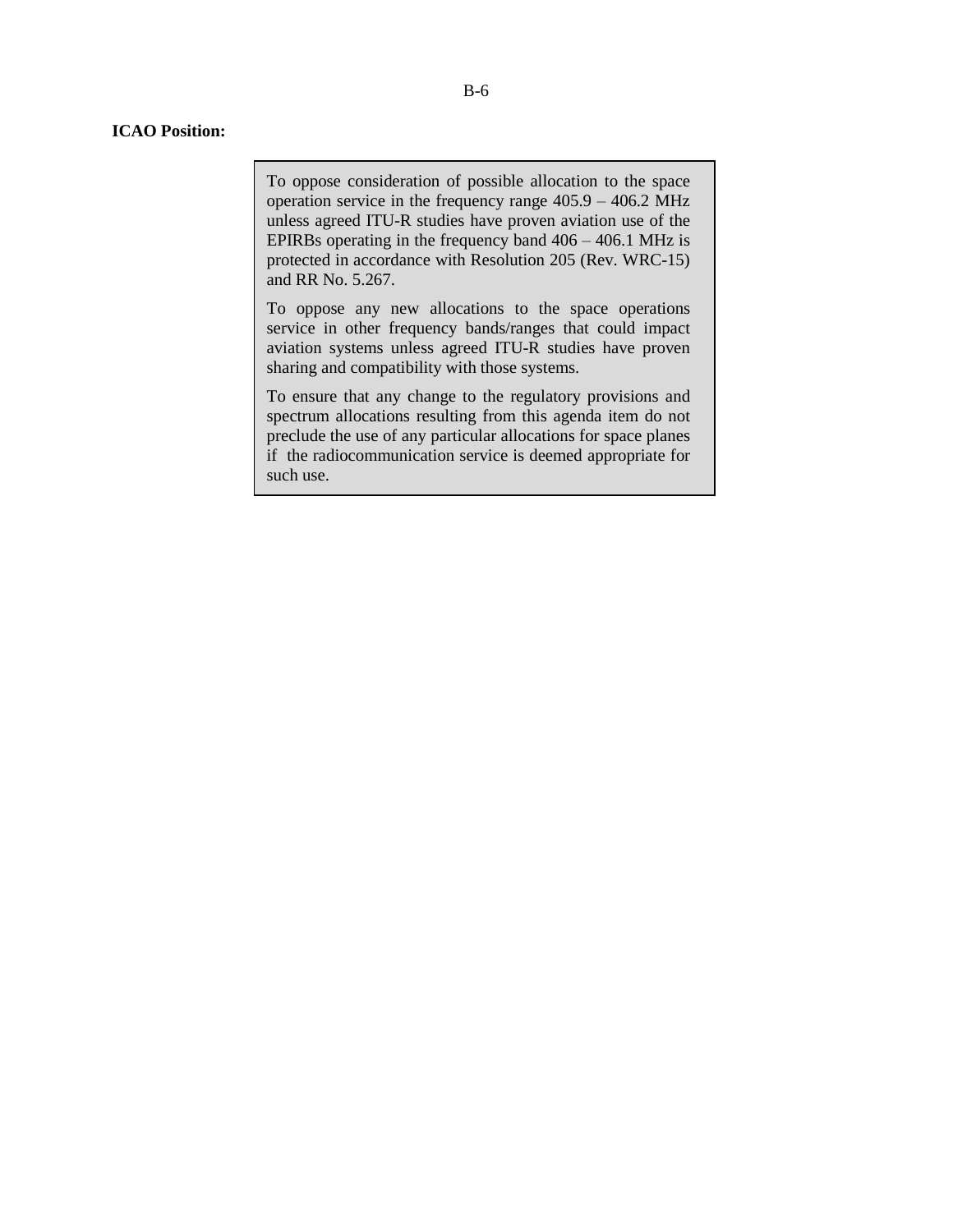# **Agenda Item Title:**

**To consider possible regulatory actions to support global maritime distress safety systems (GMDSS) modernization and to support the introduction of additional satellite systems into the GMDSS, in accordance with Resolution 359 (Rev. WRC-15).**

### **Discussion:**

Search and rescue aircraft and helicopters are an integral part of the global maritime distress and safety system, providing a rapid search capability that can effect a rescue or direct surface vessels to the scene of the incident. As such, they are fitted with appropriate global maritime distress and safety system radio equipment to facilitate such activities. It is therefore essential to ensure that any change to the regulatory provisions and spectrum allocations resulting from this agenda item do not adversely impact on the capability of search and rescue aircraft to effectively communicate with vessels during disaster relief operations.

In addition, ICAO requires, inter alia, that satellite systems supporting aeronautical satellite safety communications (aeronautical mobile-satellite (route) service), must comply with priority requirements contained in ICAO Standards and Recommended Practices (SARPs) [5](#page-6-0). Therefore, if a system which already carries such communications were to be identified to also carry GMDSS, any resultant changes to the Radio Regulations should not adversely impact that, or other, system's SARPs compliance.

# **ICAO Position:**

 $\ddot{\phantom{a}}$ 

To ensure that any change to the regulatory provisions and spectrum allocations resulting from this agenda item do not adversely impact on the capability of search and rescue aircraft to effectively communicate with vessels during disaster relief operations.

To ensure that any regulatory provisions in response to this agenda item do not adversely impact SARPs compliance of aeronautical mobile-satellite (route) service satellite systems.

<span id="page-6-0"></span><sup>5</sup> Annex 10, Volume III, paragraph 4.4.1: "Every aircraft earth station and ground earth station shall be designed to ensure that messages transmitted in accordance with Annex 10, Volume II, 5.1.8, including their order of priority, are not delayed by the transmission and/or reception of other types of messages. If necessary, as a means to comply with the above requirement, message types not defined in Annex 10, Volume II, 5.1.8 shall be terminated even without warning, to allow Annex 10, Volume II, 5.1.8 type messages to be transmitted and received."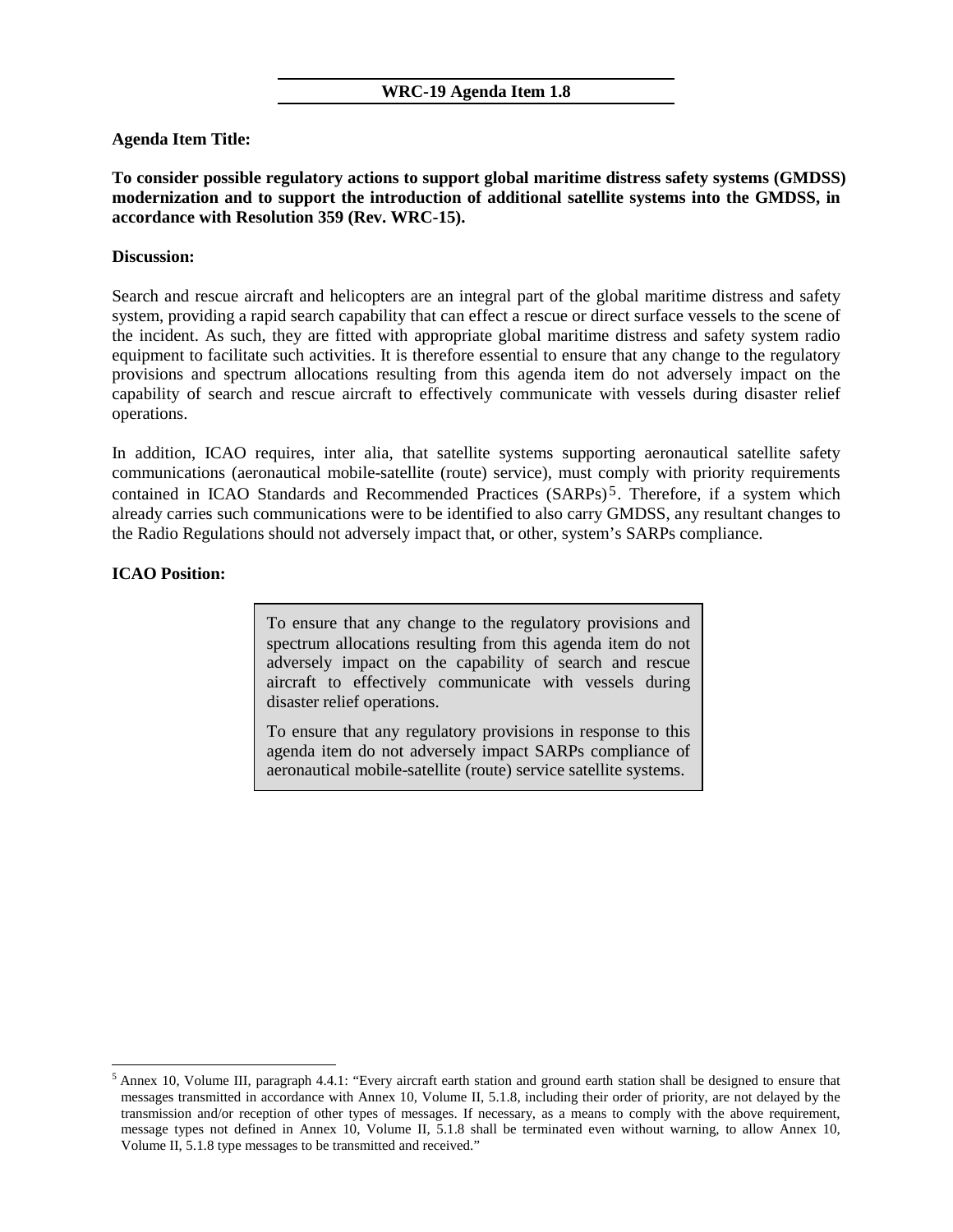# **WRC-19 Agenda Item 1.9**

**Agenda Item Title:**

**To consider, based on the results of ITU-R studies:**

- **1.9.1 regulatory actions within the frequency band 156 ‒ 162.05 MHz for autonomous maritime radio devices to protect the GMDSS and automatic identifications system (AIS), in accordance with Resolution 362 (WRC-15);**
- **1.9.2 modifications of the Radio Regulations, including new spectrum allocations to the maritime mobile-satellite service (Earth-to-space and space-to-Earth), preferably within the frequency bands 156.0125 ‒ 157.4375 MHz and 160.6125 ‒ 162.0375 MHz of Appendix 18, to enable a new VHF data exchange system (VDES) satellite component, while ensuring that this component will not degrade the current terrestrial VDES components, applications specific messages (ASM) and AIS operations and not impose any additional constraints on existing services in these and adjacent frequency bands as stated in** *recognizing d)* **and** *e)* **of Resolution 360 (Rev. WRC-15).**

### **Discussion:**

Search and rescue aircraft and helicopters are an integral part of the global maritime distress and safety system, providing a rapid search capability that can effect a rescue or direct surface vessels to the scene of the incident. As such they are fitted with appropriate global maritime distress and safety system radio equipment to facilitate such activities. It is therefore essential to ensure that any change to the regulatory provisions and spectrum allocations resulting from this agenda item do not adversely impact on the capability of search and rescue aircraft to effectively communicate with vessels during disaster relief operations

# **ICAO Position:**

To ensure that any change to the regulatory provisions and spectrum allocations resulting from this agenda item do not adversely impact aviation systems, including the capability of search and rescue aircraft to effectively communicate with vessels during disaster relief operations.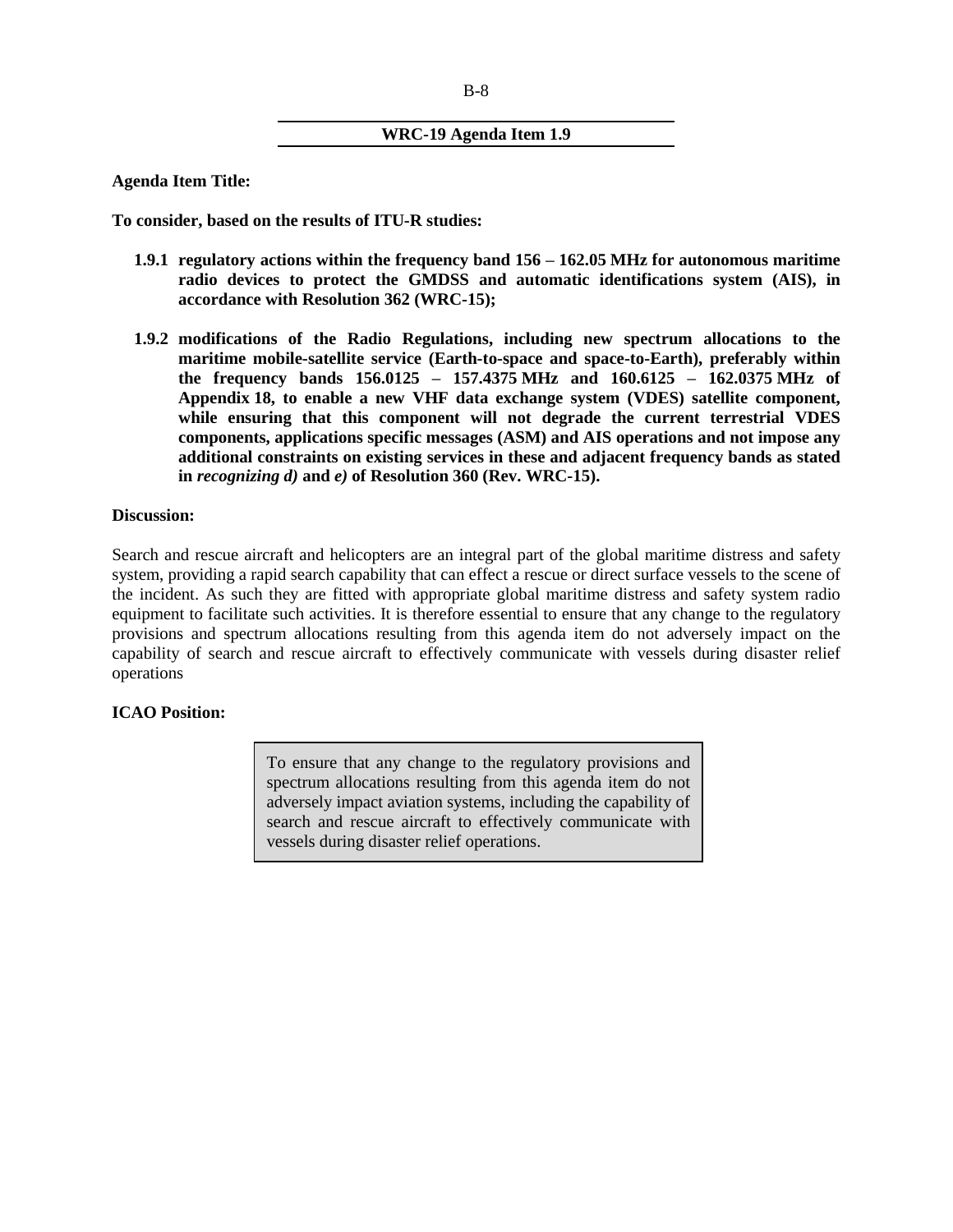## **WRC-19 Agenda Item 1.10**

# **Agenda Item Title:**

# **To consider spectrum needs and regulatory provisions for the introduction and use of the global aeronautical distress and safety system (GADSS), in accordance with Resolution 426 (WRC-15).**

### **Discussion:**

ICAO, upon the completion of a Special Meeting on Global Flight Tracking of Aircraft in Montréal, May 2014, forged consensus among its Member States and the international air transport industry sector that tracking of flights anywhere in the world was a near-term priority. The meeting concluded that global flight tracking should be pursued as a matter of urgency and, as a result, two groups were formed, an ICAO Ad hoc Working Group on Aircraft Tracking which developed a concept of operations to support future development of a global aeronautical distress and safety system (GADSS), and an industry-led group within the ICAO framework called the Aircraft Tracking Task Force (ATTF) that identified near-term capabilities for normal flight tracking using existing technologies. In combination, those efforts will address issues such as:

- a) aircraft tracking under normal and abnormal conditions;
- b) autonomous distress tracking;
- c) flight data recovery; and
- d) GADSS procedures and information management.

The GADSS concept, as being developed, describes in an evolutionary manner the execution of actions in the short, medium and long terms with each action resulting in benefits. While the systems needed have yet to be fully defined it is anticipated that there may be a need to change a number of Radio Regulations provisions, for example some of those contained in Chapter VII *Distress and Safety Communications* (Articles 30 to 34) and Chapter VIII *Aeronautical Services* (Articles 35 to 45), in order to facilitate the introduction of such a system. As such an agenda item has been established for WRC-19 that is flexible enough to address any requirement for such changes.

ICAO has an advisory group developing the concept of operations for GADSS. This work is to be completed in 2017 and, as it is further developed, a need may be identified for additional provisions to Article 5, or other articles, in order to address additional radio spectrum requirements or strengthen current provisions.

ICAO will support studies as called for as part of Resolution **426** (WRC-15) to identify the additional/modified regulatory provisions required to support GADSS.

Additional information on the development of the ICAO Global Tracking Initiatives can be found at[: http://www.icao.int/safety/globaltracking/Pages/GADSS-Update.aspx.](http://www.icao.int/safety/globaltracking/Pages/GADSS-Update.aspx)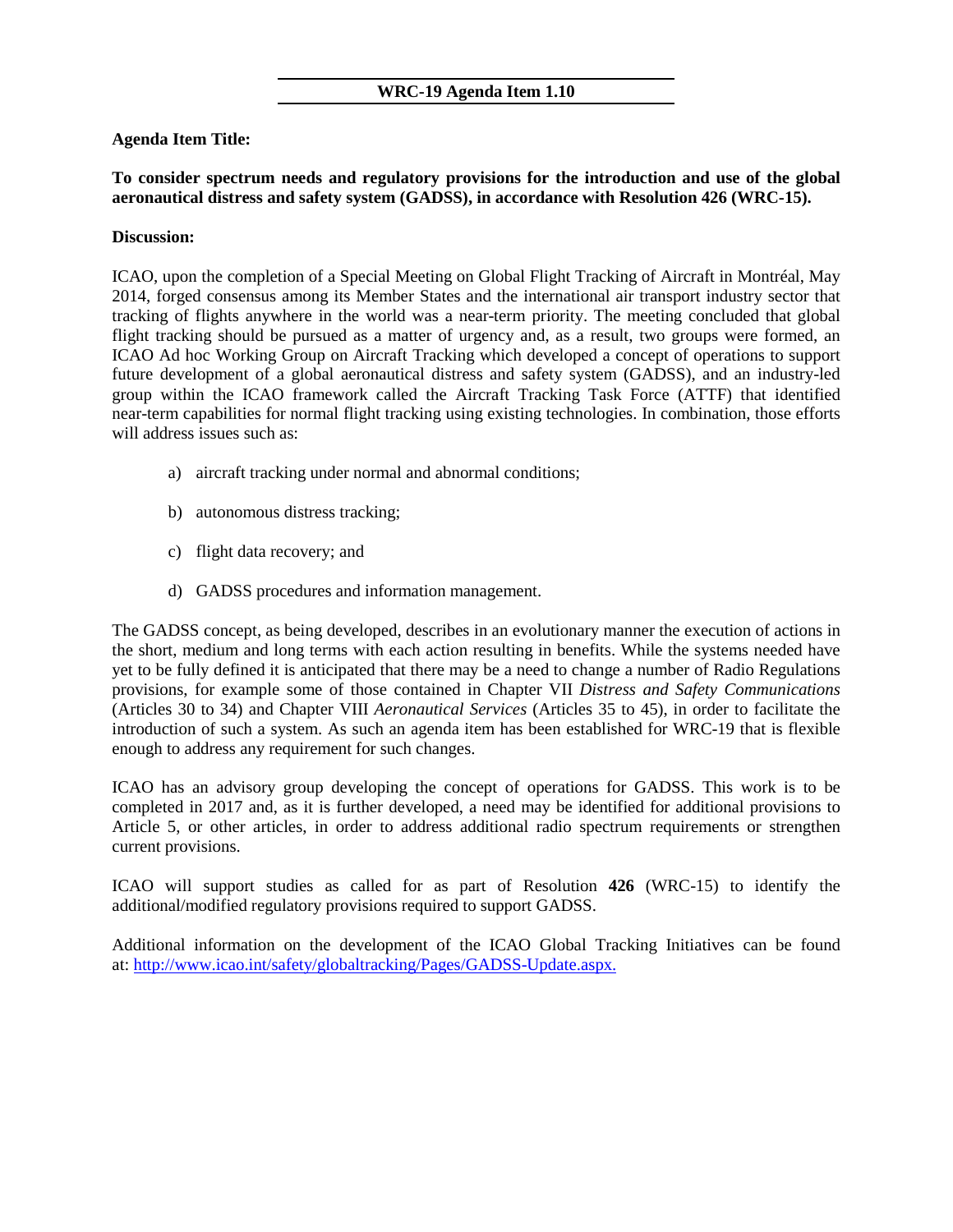# **ICAO Position:**

To support studies to identify any regulatory changes required for the implementation of GADSS in accordance with ICAO requirements, and action by WRC-19 to integrate those changes into the Radio Regulations.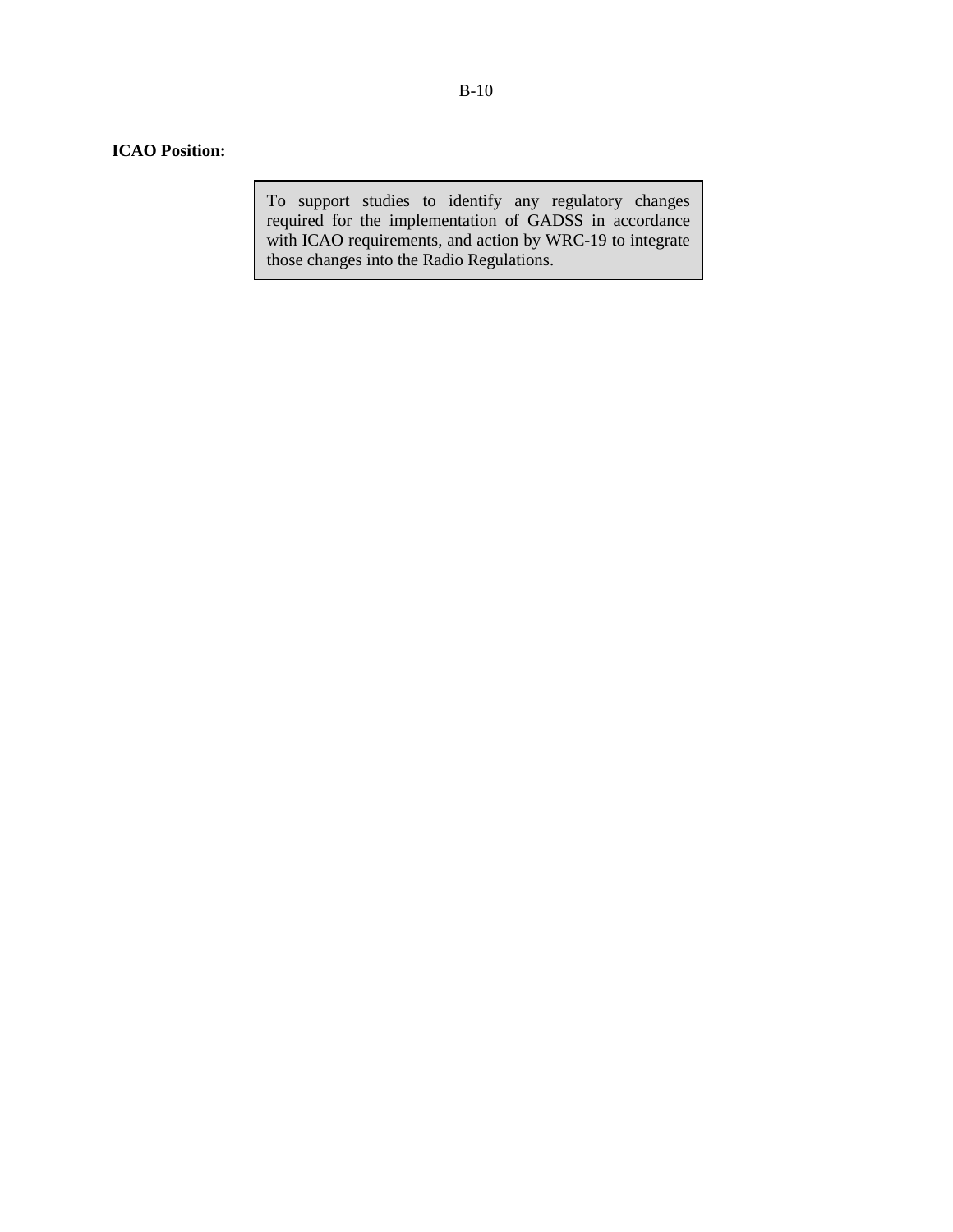### **WRC-19 Agenda Item 1.11**

# **Agenda Item Title:**

**To take necessary actions, as appropriate, to facilitate global or regional harmonized frequency bands to support railway radiocommunication systems between train and trackside within existing mobile service allocations, in accordance with Resolution 236 (WRC-15)**.

# **Discussion:**

Railway transportation systems are evolving, integrating different technologies in order to facilitate various functions. These can include, for instance, sending commands, operating control and data transmissions between train and trackside systems to meet the needs of a high-speed railway environment. Those functions may not be supported by the current narrowband railway radiocommunication systems so infrastructure investment will be required. As a result, this agenda item looks for studies leading to global or regional harmonized frequency bands, to the extent possible, for the implementation of railway radiocommunication systems between train and trackside within existing mobile-service allocations.

According to the current ITU-R documents existing railway radiocommunication systems between train and trackside (RSTT) operate in portions of several frequency ranges, including  $140 - 150$  MHz,  $330 360$  MHz,  $410 - 420$  MHz and  $450 - 460$  MHz, however this list of the bands may be not exhaustive. Taking into account that the band  $328.6 - 335.4 \text{ MHz}$  is allocated to the aeronautical radionavigation service on a primary basis limited to ILS glide path and since the aeronautical mobile service is a subset of the mobile service, aviation should monitor this agenda item to ensure protection of aeronautical systems/frequency bands.

# **ICAO Position:**

To ensure, on the basis of agreed ITU-R studies, that any regulatory actions within existing mobile-service bands do not impact existing aeronautical systems operating in accordance with the Radio Regulations.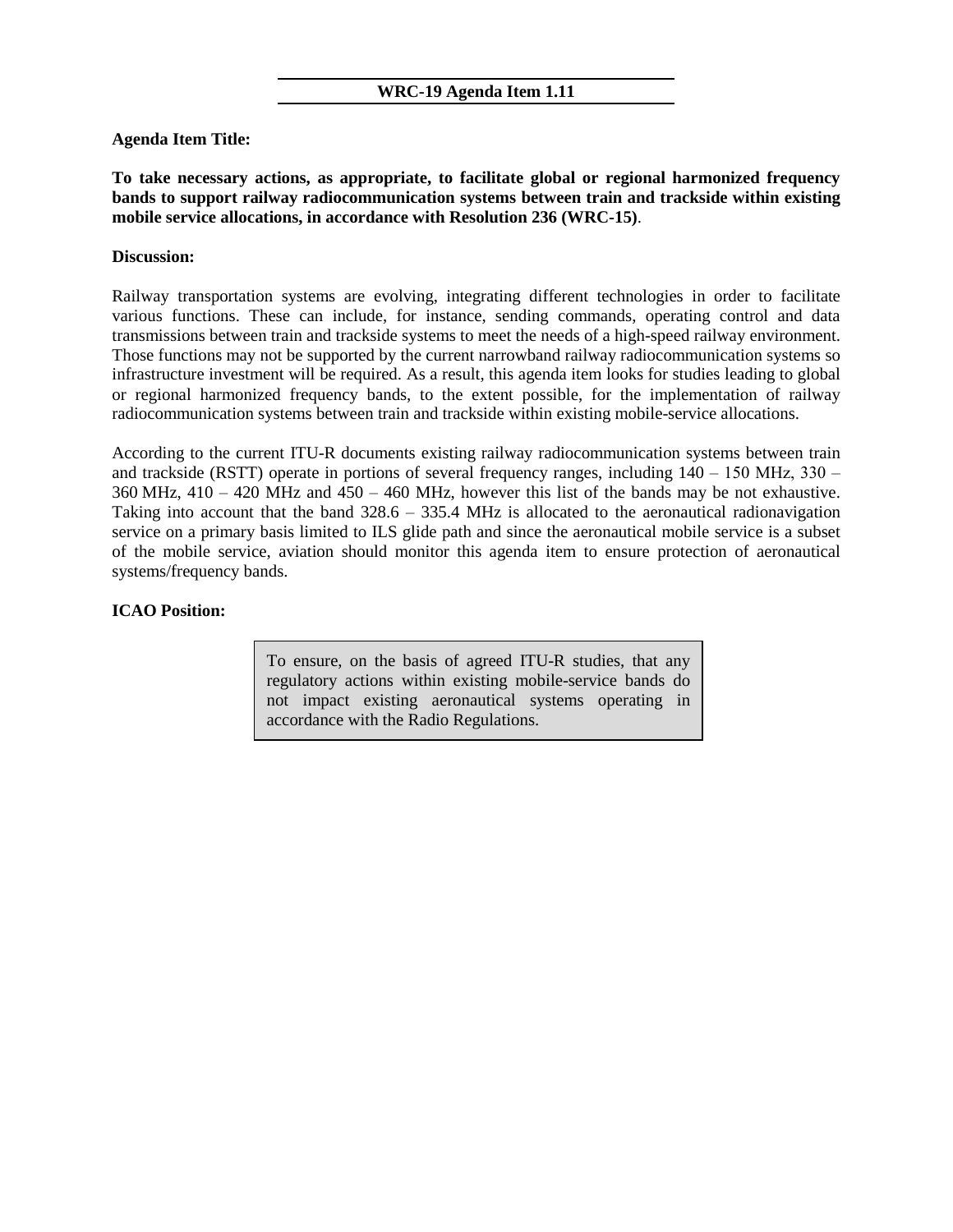#### B-12

### **WRC-19 Agenda Item 1.12**

**Agenda Item Title:**

**To consider possible global or regional harmonized frequency bands, to the maximum extent possible, for the implementation of evolving intelligent transport systems (ITS) under existing mobile-service allocations, in accordance with Resolution 237 (WRC-15)**.

#### **Discussion:**

Information and communication technologies can be integrated in a vehicle system to provide intelligent transport systems (ITS) communication applications for the purpose of improving traffic management and assisting safe driving. Future vehicular radiocommunication technologies and ITS broadcast systems are emerging and, while some administrations have harmonized frequency bands for ITS radiocommunication applications, others do not. Recognizing that harmonized spectrum and International Standards would facilitate worldwide deployment of ITS radiocommunications and provide for economies of scale in bringing ITS equipment and services to the public, ITU-R studies will consider possible global or regional harmonized frequency bands for the implementation of evolving ITS under existing mobile-service allocations.

The mobile service frequency bands that are currently being studied or used for ITS communications applications include  $5725 - 5875$  MHz (dedicated short range communications) and  $57 - 66$  GHz (integrated systems for ITS). The frequency range  $76 - 81$  GHz is also being studied for ITS, however it is for vehicular collision avoidance radars.

Since the aeronautical mobile service is a subset of the mobile service, aviation should monitor this agenda item to ensure protection of aeronautical systems/frequency bands.

# **ICAO Position:**

To ensure, on the basis of agreed ITU-R studies, that any regulatory actions within existing mobile-service bands do not impact existing aeronautical systems operating in accordance with the Radio Regulations.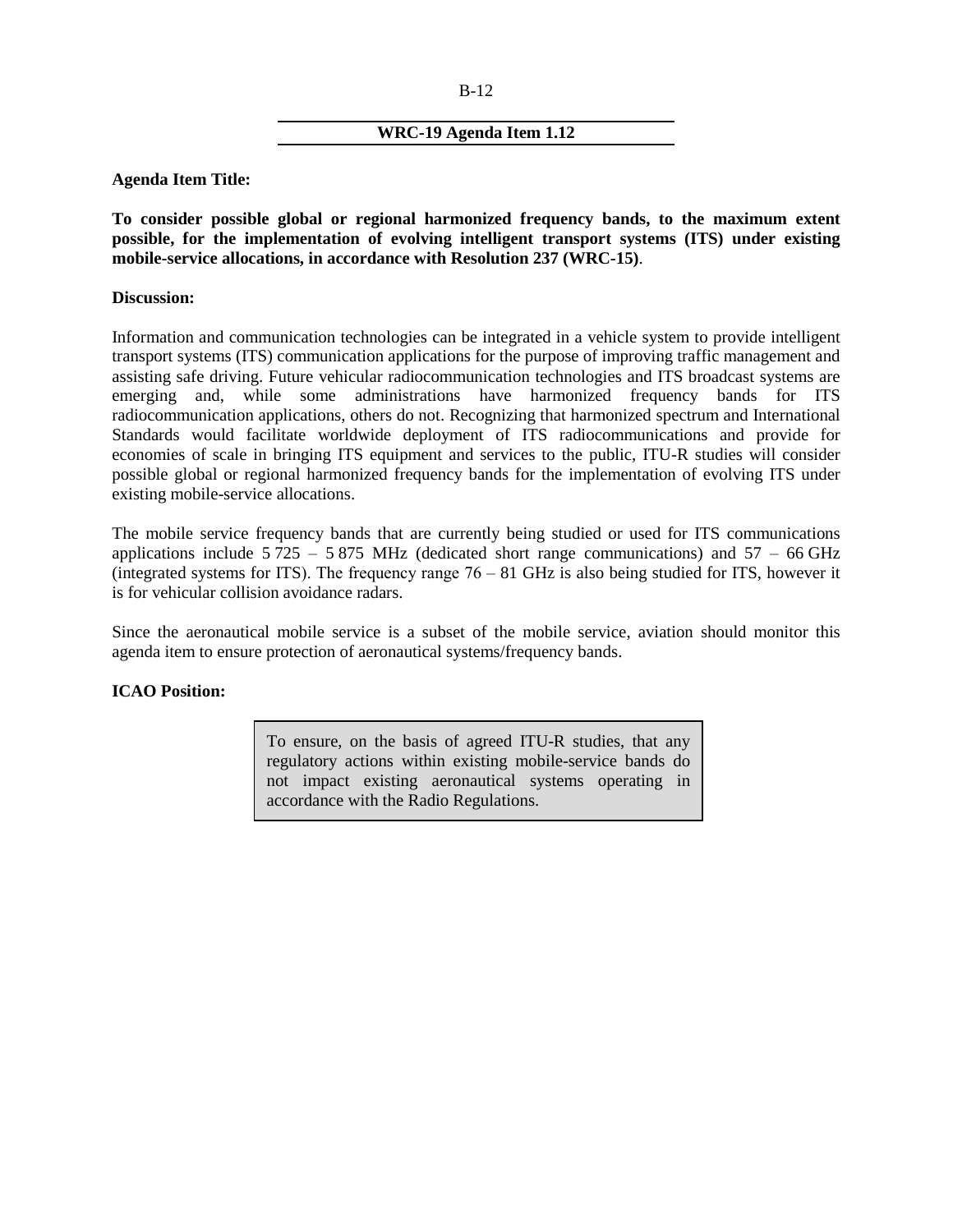# **Agenda Item Title:**

**To consider identification of frequency bands for the future development of international mobile telecommunications (IMT), including possible additional allocations to the mobile service on a primary basis, in accordance with Resolution 238 (WRC-15).**

# **Discussion:**

Resolution 238 (WRC-15) identifies a number of frequency bands/ranges between 24.25 and 86 GHz that can be considered under this agenda item to be identified for the terrestrial component of international mobile telecommunication use, namely:

- $24.25 27.5$  GHz,  $37 40.5$  GHz,  $42.5 43.5$  GHz,  $45.5 47$  GHz,  $47.2 50.2$  GHz,  $50.4 -$ 52.6 GHz,  $66 - 76$  GHz and  $81 - 86$  GHz, which have allocations to the mobile service on a primary basis; and
- $31.8 33.4 \text{ GHz}$ ,  $40.5 42.5 \text{ GHz}$  and  $47 47.2 \text{ GHz}$ , which may require additional allocations to the mobile service on a primary basis.

The frequency band  $24.25 - 24.65$  GHz is used for airport surface detection equipment (ASDE) in some countries. Additionally, the frequency range 31.8 ‒ 33.4 GHz is identified in the "*Handbook on Radio Frequency Spectrum Requirements for Civil Aviation*<sup>"[6](#page-12-0)</sup> as also being used for ASDE. The higher frequency ranges give greater resolution; a factor that is gaining greater importance with the ever increasing density of traffic at airports.

The  $31.8 - 33.4$  GHz frequency range is also used for embedded systems that generate navigation information and a video image of the external scene and provide them to the pilot. The band offers a good compromise between resolution and atmosphere penetration in bad weather conditions.

The frequency range  $76 - 81$  GHz is allocated to the radiolocation service on a primary basis in all three ITU regions and is planned to be used for non-safety-critical, advisory applications on the airport surface such as wing-tip radar. According to Resolution 238 (WRC-15) the frequency range  $76 - 81$  GHz is excluded from consideration for IMT, however, any new identification for the terrestrial component of IMT should ensure adjacent band protection of these aviation applications.

Finally, the frequency bands  $43.5 - 47$  GHz and  $66 - 71$  GHz have allocations to the radionavigation and/or radionavigation-satellite services. However no aeronautical systems have currently been identified as operating in those frequency bands.

# **ICAO Position:**

 $\overline{a}$ 

To oppose any identification of a frequency band for IMT that could impact aviation systems, within a new or existing allocation to the mobile service in the frequency range 24.25 to 86 GHz, unless agreed ITU-R studies demonstrate no adverse impact to those systems.

<span id="page-12-0"></span><sup>6</sup> Doc 9718, AN/957, Volume I, ICAO spectrum strategy, policy statements and related information, First Edition, 2014.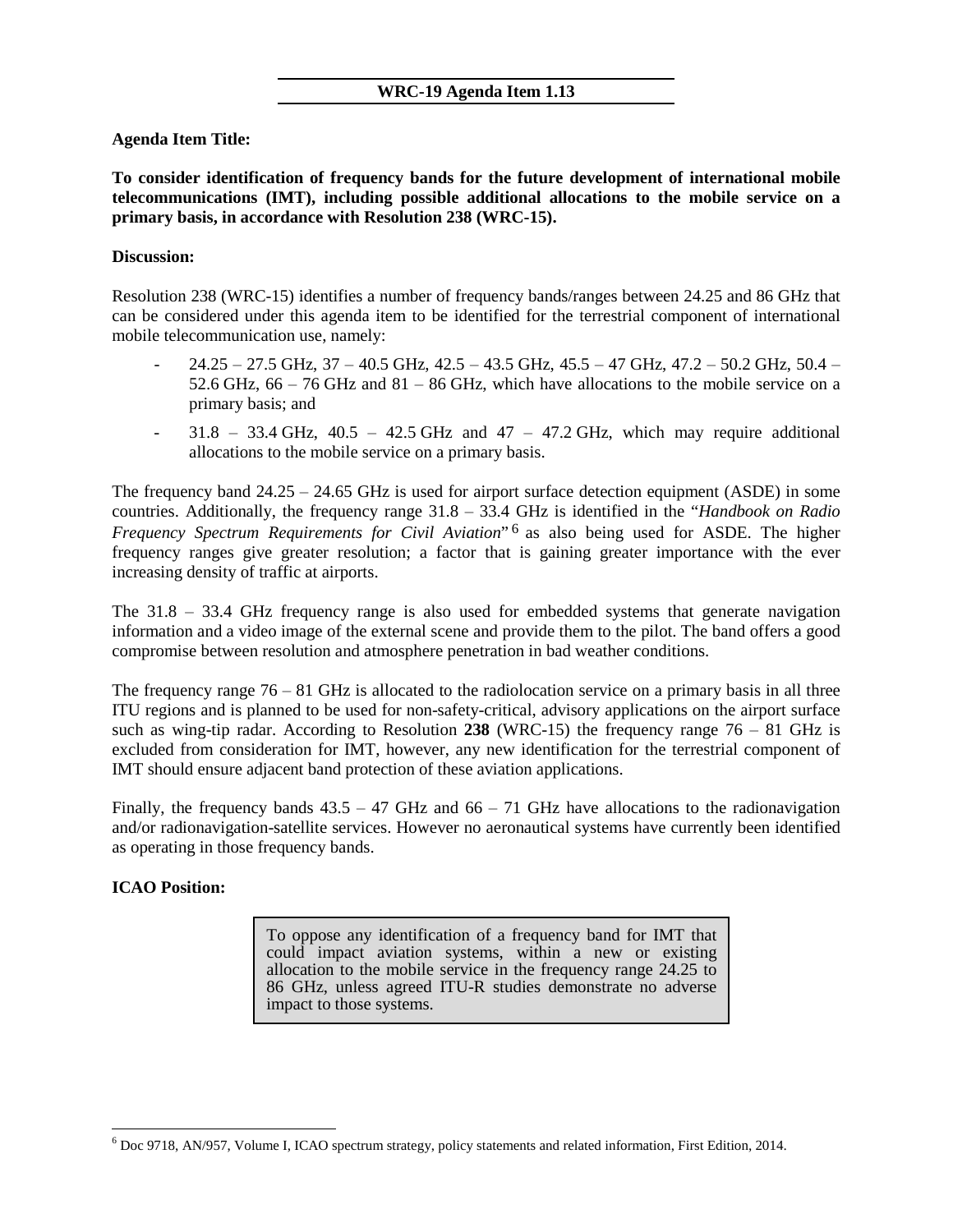#### B-14

# **WRC-19 Agenda Item 1.14**

**Agenda Item Title:**

**To consider, on the basis of ITU-R studies in accordance with Resolution 160 (WRC-15), appropriate regulatory actions for high-altitude platform stations (HAPS), within existing fixed-service allocations**.

### **Discussion:**

High altitude platform stations (HAPS) are defined in No. 1.66A of the Radio Regulations as stations located on an object at an altitude of 20 to 50 km and at a specified, nominal, fixed point relative to the Earth. Under this agenda item, the following studies will be conducted:

- a) To review the current RR identifications for HAPS in the bands  $6440 6520$  MHz,  $6560 -$ 6 640 MHz,  $27.9 - 28.2$  GHz,  $31.0 - 31.3$  GHz,  $47.2 - 47.5$  GHz and  $47.9 - 48.2$  GHz and the related WRC Resolutions with a view to possibly modifying the geographical limitations and conditions of operation of HAPS in these bands;
- b) In order to meet any spectrum needs that could not be satisfied in the frequency bands indicated in bullet a) above, to study the following bands already allocated to the fixed service on a primary basis for possible identification for HAPS:
	- 1. on a global level:  $38 39.5$  GHz; and
	- 2. on a regional level: in Region 2,  $21.4 22$  GHz and  $24.25 27.5$  GHz.

HAPS are designed to deliver various communication services over a wide area without the need for ground infrastructure. For example, administrations that currently use VSATs for the provision of aeronautical communication due to the lack of ground infrastructure may be able to use HAPS as an alternative, possibly cheaper, means of providing that infrastructure. Additionally in the future aviation may wish to incorporate the use of platforms such as HAPS into the global air ground communication network. It is therefore important to ensure that any action taken under this agenda item does not adversely affect the potential use of HAPS for aeronautical purposes in the future.

An additional concern is regarding the platform on which the HAPS resides. Care must be taken that radio links used for the HAPS communications service function do not impact any radio links used for safe operation (e.g. command and control links or see-and-avoid) of those platforms.

# **ICAO Position:**

If agreed ITU-R studies demonstrate there is no adverse impact on aeronautical systems including those used for the safe operation of the platform on which the HAPS resides, then support the use of fixed service allocations for HAPS provided that any regulatory actions taken within the existing allocations to the fixed service noted in Resolution **160 (WRC-15)** do not constrain the potential future use of those HAPS fixed links as part of aeronautical communication systems (e.g. VSAT enhancement).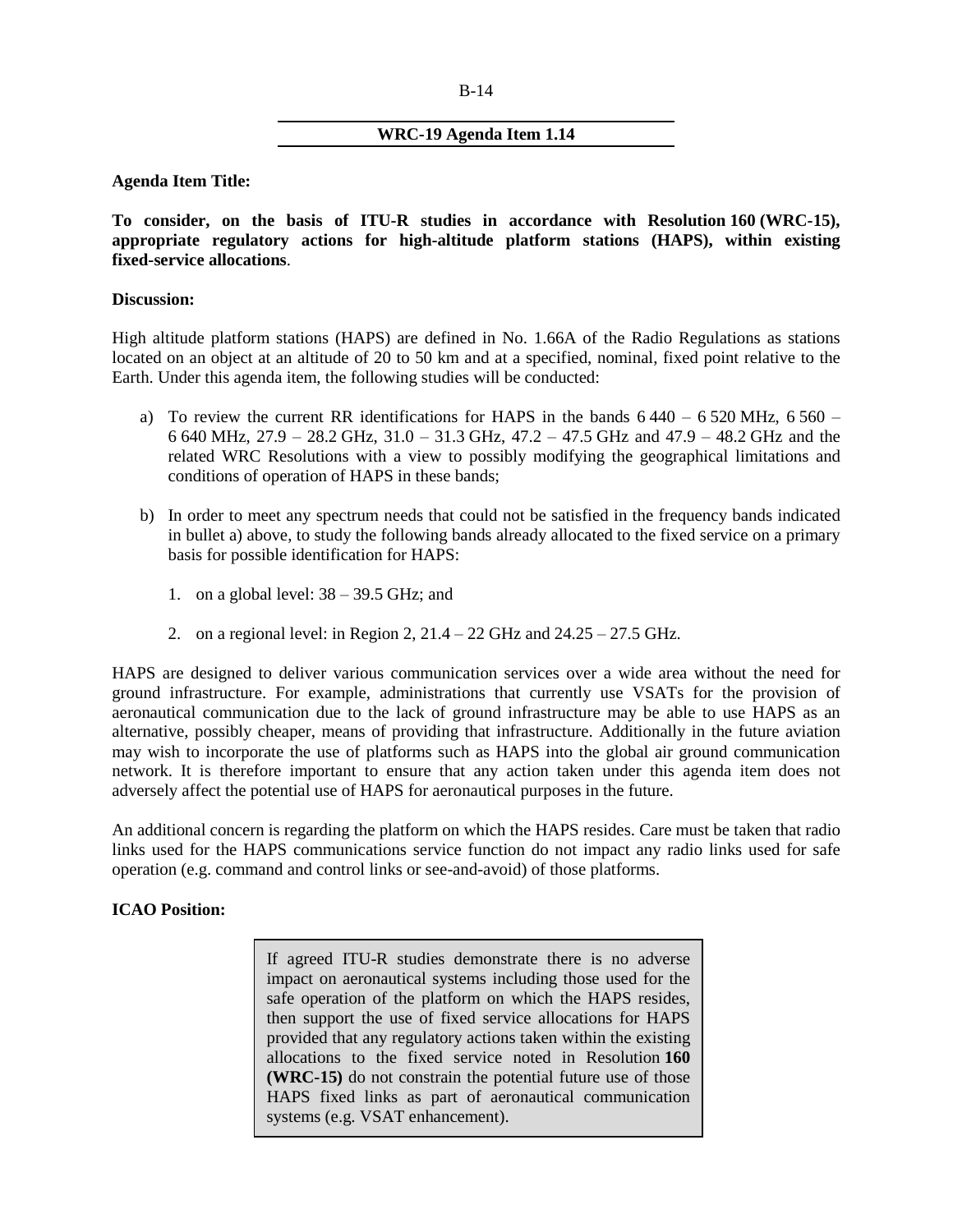### **WRC-19 Agenda Item 1.16**

**Agenda Item Title:**

**To consider issues related to wireless access systems, including radio local area networks (WAS/RLAN), in the frequency bands between 5 150 MHz and 5 925 MHz, and take the appropriate regulatory actions, including additional spectrum allocations to the mobile service, in accordance with Resolution 239 (WRC-15)**.

### **Discussion:**

This agenda item seeks to identify additional spectrum to facilitate the development of wireless access systems, including radio local area networks (WAS/RLAN) in the frequency bands between 5 150 MHz and 5 925 MHz. A number of aviation systems used for the assurance of safety of flight operate in the three frequency bands identified below. It is essential to ensure that any new allocation to the mobile service, or changes to existing regulations, does not adversely impact the operation of these systems.

### **5 150 ‒ 5 250 MHz**

The use of WAS/RLAN in this band is currently limited to indoor systems and in accordance with Resolution **229 (Rev. WRC-12)**. The intention of the WRC-19 studies is to attempt to show compatibility between incumbent services and outdoor WAS/RLAN systems, using appropriate mitigation measures. From an aviation perspective, the frequency band  $5\,150 - 5\,250$  MHz is also allocated worldwide on a primary basis to the aeronautical radionavigation service (ARNS), to the fixed-satellite service (No. 5.447A), and in some countries of Region 1 and in Brazil to the aeronautical mobile service for aeronautical telemetry (No. 5.446C). The frequency band is catalogued in Report ITU-R M.2204 as available for possible use by UAS sense and avoid collision awareness ARNS systems that are designed to operate independently of aircraft collision avoidance systems (ACAS) and are considered to be an autonomous operational safety element for avoidance of other air traffic in the vicinity. The technical and operating standards for airborne sense and avoid systems will be available to support any WRC-19 studies.

The frequency band immediately below 5 150 MHz is allocated to the aeronautical radionavigation service, the aeronautical mobile satellite (R) service and the aeronautical mobile service which is limited to aeronautical telemetry and to the aeronautical mobile (R) service. The latter is intended for broadband airport surface communications (i.e. AeroMACS).

# **5 350 ‒ 5 470 MHz**

The intention of the studies is to attempt to allocate the frequency range  $5\,350 - 5\,470$  MHz to the mobile service with a view to accommodating WAS/RLAN use.

The frequency range  $5\,350 - 5\,470$  MHz is allocated worldwide on a primary basis to the ARNS and used on some aircraft for airborne weather radar. The airborne weather radar is a safety critical instrument assisting pilots in deviating from potential hazardous weather conditions and detecting wind shear and microbursts. Previous studies performed by ITU-R indicated that sharing in the frequency bands 5 350 to 5 470 MHz between WAS/RLAN and certain airborne weather radar types, was not feasible if existing WAS/RLAN mitigation measures limited to the regulatory provisions of Resolution **229 (Rev. WRC-12)** were used. Sharing may only be feasible if additional WAS/RLAN mitigation measures are developed, studied and implemented. In addition, the autonomous UAS sense and avoid system described for the 5 150 ‒ 5 250 MHz band above, is also being designed to be capable of operating in this frequency band.

#### **5 850 ‒ 5 925 MHz**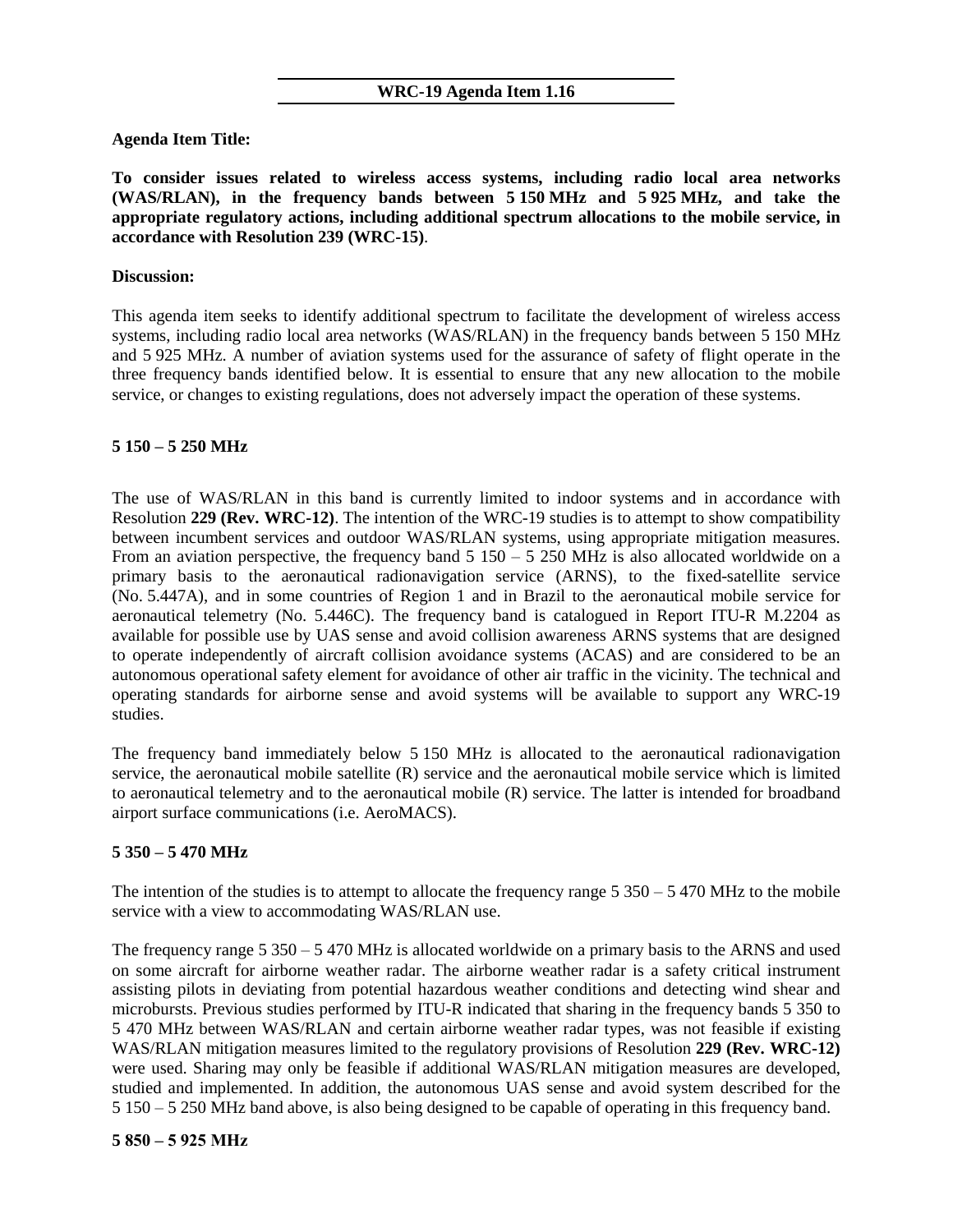The intention of the studies in this band is to accommodate WAS/RLAN use under the existing primary mobile service allocation in frequency band  $5850 - 5925$  MHz.

**Aeronautical Mobile Telemetry:** RR No. 5.457C allows some countries in Region 2 to use the band 5 925 ‒ 6 700 MHz for aeronautical mobile telemetry for flight testing, however the footnote notes that "any such use does not preclude the use of this band by other mobile service applications or by other services to which this band is allocated on a co-primary basis and does not establish priority in the Radio Regulations". It should be noted that there is a primary mobile allocation in all three regions in the 5 850  $-5$  925 MHz band.

**Fixed satellite service (FSS) systems used for aeronautical purposes:** The frequency range 5 850 – 5 925 MHz is used by aeronautical VSAT networks for transmission (E-s) of critical aeronautical and meteorological information.

### **ICAO Position:**

To ensure, on the basis of agreed ITU-R studies, that any new provisions, or changes to existing regulatory provisions, in the frequency bands/ranges  $5 150 - 5 250$  MHz,  $5 350 -$ 5 470 MHz and  $5850 - 5925$  MHz do not adversely impact aviation systems.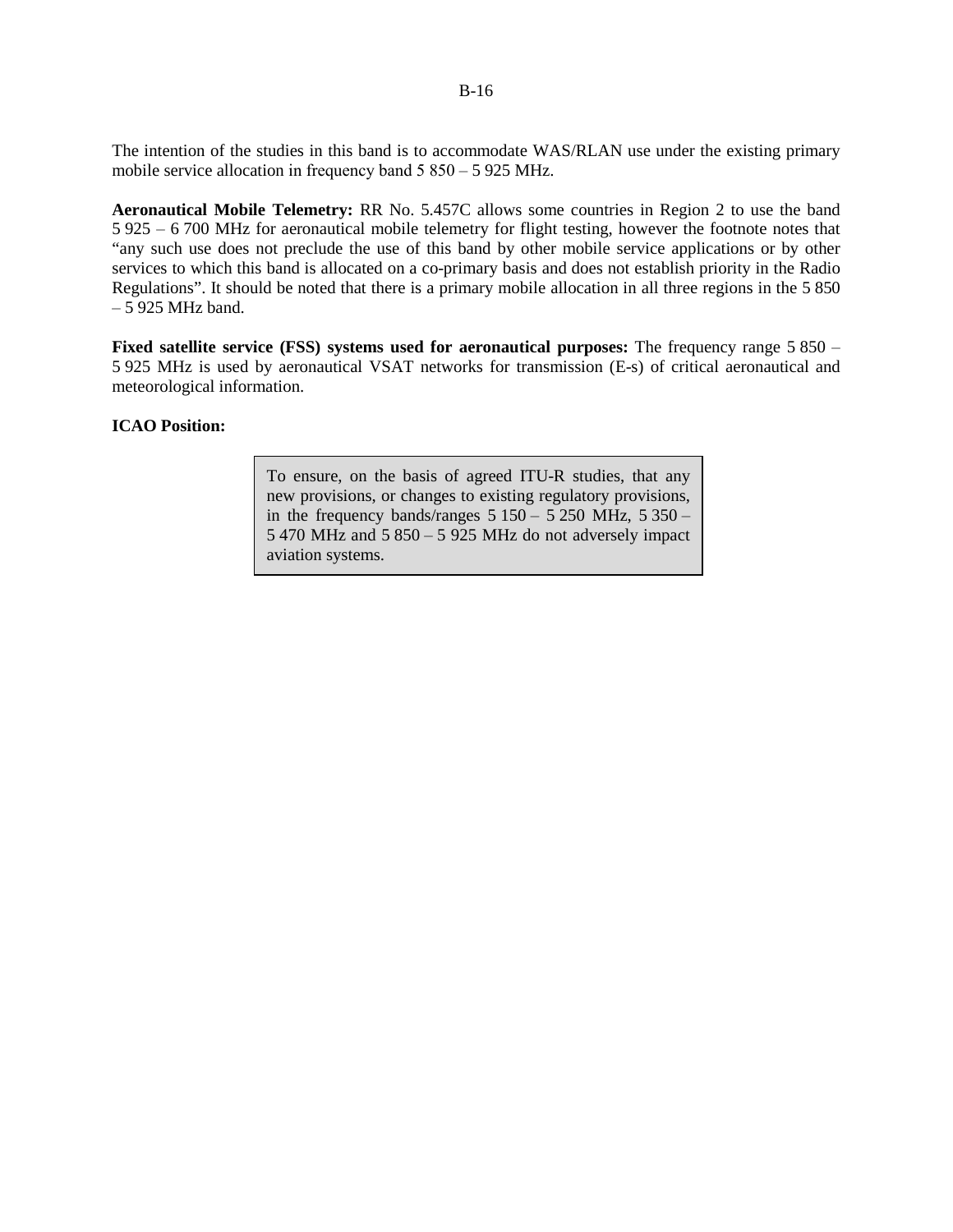# **Agenda Item Title:**

**In accordance with Resolution 95 (Rev. WRC-07) to review the resolutions and recommendations of previous conferences with a view to their possible revision, replacement or abrogation.**

# **ICAO Position:**

# **Resolutions:**

| <b>Resolution No.</b>       | <b>Title</b>                                                                                                                                                                                                                                                                                                                                     | <b>Action recommended</b>                              |
|-----------------------------|--------------------------------------------------------------------------------------------------------------------------------------------------------------------------------------------------------------------------------------------------------------------------------------------------------------------------------------------------|--------------------------------------------------------|
| <b>18</b> (Rev. WRC-15)     | Relating to the procedure for identifying and<br>announcing the position of ships and aircraft of<br>States not parties to an armed conflict.                                                                                                                                                                                                    | Modify to reflect<br>current aeronautical<br>practice. |
| <b>20</b> (Rev. WRC-03)     | Technical cooperation with developing countries<br>in the field of aeronautical telecommunications.                                                                                                                                                                                                                                              | No change                                              |
| $26$ (Rev. WRC-07)          | Footnotes to the Table of Frequency Allocations<br>in Article 5 of the Radio Regulations.                                                                                                                                                                                                                                                        | No change                                              |
| $27$ (Rev. WRC-12)          | Use of incorporation by reference in the Radio<br>Regulations.                                                                                                                                                                                                                                                                                   | No change                                              |
| <b>28</b> (Rev. WRC-15)     | Revision of references to the text of ITU-R<br>recommendations incorporated by reference in<br>the Radio Regulations.                                                                                                                                                                                                                            | No change                                              |
| <b>63</b> ( $Rev. WRC-12$ ) | Protection of radiocommunication services<br>against interference caused by radiation from<br>industrial, scientific and medical (ISM)<br>equipment.                                                                                                                                                                                             | No change                                              |
| $76$ (WRC-00)               | Protection of geostationary fixed-satellite service<br>and geostationary broadcasting-satellite service<br>networks from the maximum aggregate<br>equivalent power flux-density produced by<br>multiple non-geostationary fixed-satellite service<br>systems in frequency bands where equivalent<br>power flux-density limits have been adopted. | No change                                              |
| <b>95</b> (Rev. WRC-07)     | General review of the resolutions and<br>recommendations of world administrative radio<br>conferences and world radiocommunication<br>conferences.                                                                                                                                                                                               | No change                                              |
| 114 (Rev. WRC-15)           | Studies on compatibility between new systems of<br>the aeronautical radionavigation service and the<br>fixed-satellite service (Earth-to-space) (limited to<br>feeder links of the non-geostationary<br>mobile-satellite systems in the mobile-satellite<br>service) in the frequency band $5091 -$<br>5 150 MHz.                                | No change                                              |
| 140 ( $Rev. WRC-15$ )       | Measures and studies associated with the<br>equivalent power flux-density (epfd) limits in the<br>band $19.7 - 20.2$ GHz.                                                                                                                                                                                                                        | No change                                              |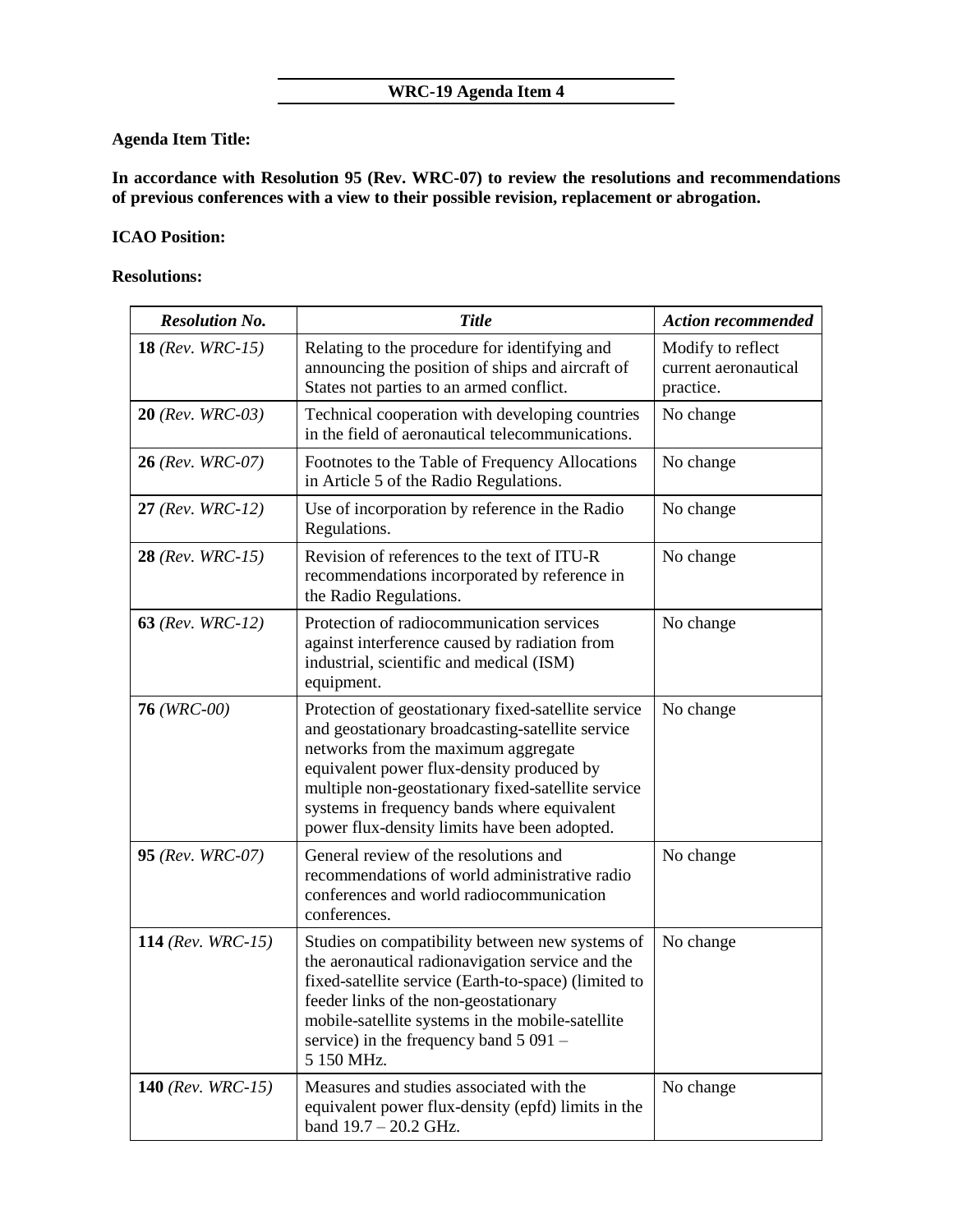| <b>Resolution No.</b>    | <b>Title</b>                                                                                                                                                                                                                                                                                                                                                               | <b>Action recommended</b>                                                                                                 |
|--------------------------|----------------------------------------------------------------------------------------------------------------------------------------------------------------------------------------------------------------------------------------------------------------------------------------------------------------------------------------------------------------------------|---------------------------------------------------------------------------------------------------------------------------|
| 154 ( $WRC-15$ )         | Consideration of technical and regulatory actions<br>in order to support existing and future operation<br>of fixed-satellite service earth stations within the<br>band $3\,400 - 4\,200$ MHz, as an aid to the safe<br>operation of aircraft and reliable distribution of<br>meteorological information in some countries in<br>Region 1.                                  | No change                                                                                                                 |
| 155 ( $WRC-15$ )         | Regulatory provisions related to earth stations on<br>board unmanned aircraft which operate with<br>geostationary-satellite networks in the<br>fixed-satellite service in certain frequency bands<br>not subject to a plan of Appendices 30, 30A and<br>30B for the control and non-payload<br>communications of unmanned aircraft systems in<br>non-segregated airspaces. | Modify as necessary<br>based on the results<br>of on-going/-<br>completed studies.                                        |
| 157 ( $WRC-15$ )         | Study of technical and operational issues and<br>regulatory provisions for new non-geostationary<br>satellite orbit systems in the $3700 - 4200$ MHz,<br>4 500 - 4 800 MHz, 5 925 - 6 425 MHz and<br>6 725 - 7 025 MHz frequency bands allocated to<br>the fixed-satellite service.                                                                                        | Modify as necessary<br>based on the results<br>of studies under<br>WRC-19 Agenda<br>Item 9.1, Issue 9.1.3.                |
| 160 ( $WRC-15$ )         | Facilitating access to broadband applications<br>delivered by high-altitude platform stations.                                                                                                                                                                                                                                                                             | Modify or suppress as<br>necessary based on<br>the results of studies<br>carried out under<br>WRC-19 Agenda<br>Item 1.14. |
| $205$ (Rev. WRC-15)      | Protection of the systems operating in the mobile<br>satellite service in the band $406 - 406.1$ MHz.                                                                                                                                                                                                                                                                      | No change                                                                                                                 |
| <b>207</b> (Rev. WRC-15) | Measures to address unauthorized use of and<br>interference to frequencies in the bands allocated<br>to the maritime mobile service and to the<br>aeronautical mobile (R) service.                                                                                                                                                                                         | No change                                                                                                                 |
| 217 (WRC-97)             | Implementation of wind profiler radars.                                                                                                                                                                                                                                                                                                                                    | No change                                                                                                                 |
| $222$ (Rev. WRC-12)      | Use of the frequency bands $1\,525 - 1\,559\,\mathrm{MHz}$<br>and $1626.5 - 1660.5$ MHz by the<br>mobile-satellite service, and procedures to ensure<br>long-term spectrum access for the aeronautical<br>mobile-satellite (R) service.                                                                                                                                    | No change                                                                                                                 |
| $225$ (Rev. WRC-12)      | Use of additional frequency bands for the<br>satellite component of IMT.                                                                                                                                                                                                                                                                                                   | No change                                                                                                                 |
| $239$ (WRC-15)           | Studies concerning wireless access systems<br>including radio local area networks in the<br>frequency bands between 5 150 MHz and<br>5 925 MHz.                                                                                                                                                                                                                            | Modify or suppress as<br>necessary based on<br>the results of studies<br>carried out under<br>WRC-19 Agenda<br>Item 1.16. |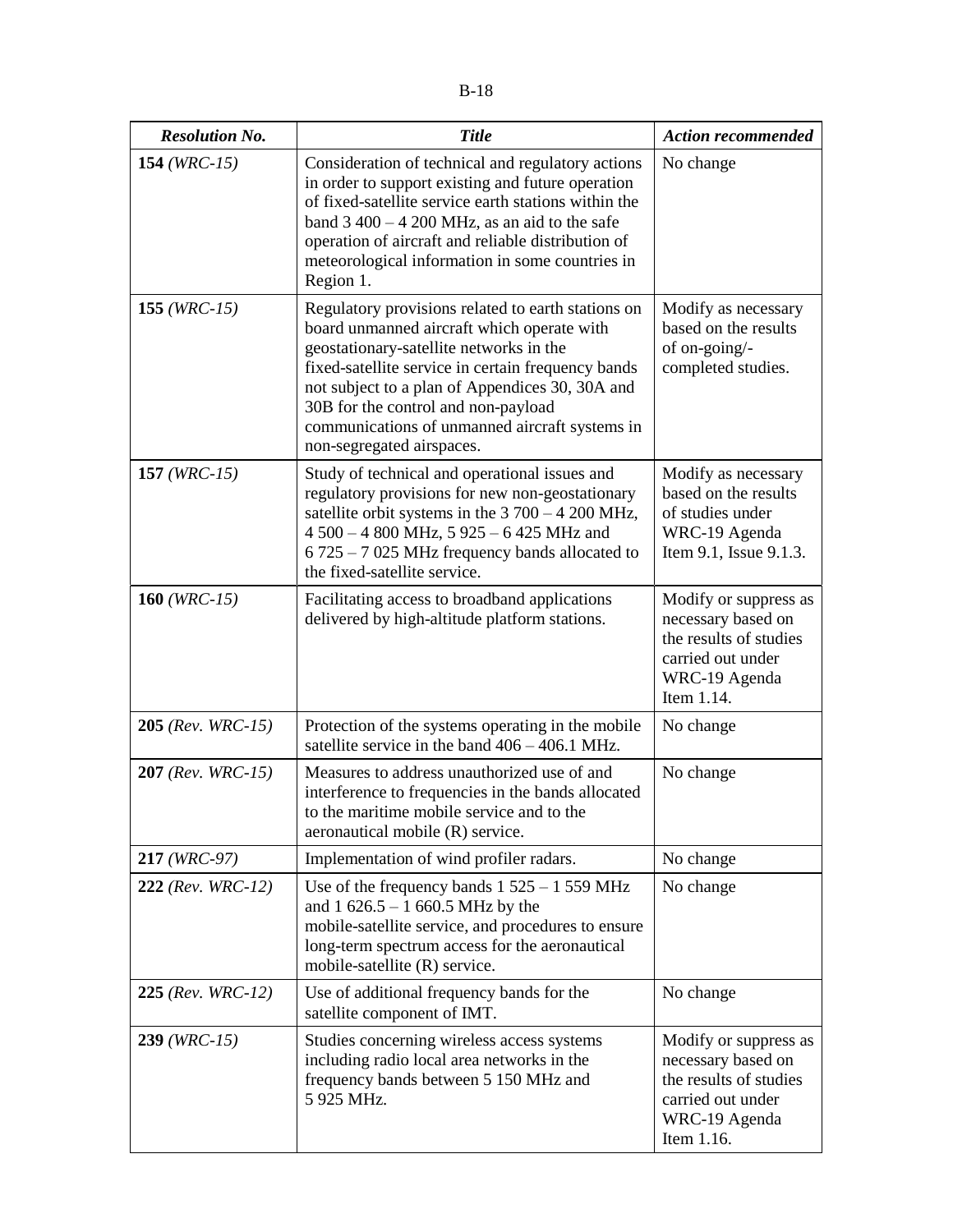| <b>Resolution No.</b>        | <b>Title</b>                                                                                                                                                                                                                  | <b>Action recommended</b>                                                                                                 |
|------------------------------|-------------------------------------------------------------------------------------------------------------------------------------------------------------------------------------------------------------------------------|---------------------------------------------------------------------------------------------------------------------------|
| 339 (Rev. WRC-07)            | Coordination of NAVTEX services.                                                                                                                                                                                              | No change                                                                                                                 |
| 354 (WRC-07)                 | Distress and safety radiotelephony procedures for<br>2 182 kHz.                                                                                                                                                               | No change                                                                                                                 |
| 356 ( $WRC-07$ )             | ITU maritime service information registration.                                                                                                                                                                                | No change                                                                                                                 |
| 360 ( $WRC-15$ )             | Consideration of regulatory provisions and<br>spectrum allocations for enhanced automatic<br>identification system technology applications and<br>for enhanced maritime radiocommunication.                                   | Modify as necessary<br>based on the results<br>of studies carried out<br>under WRC-19<br>Agenda Item 1.9.1.               |
| 361 ( $WRC-15$ )             | Consideration of regulatory provisions for<br>modernization of the global maritime distress and<br>safety system and related to the implementation<br>of e-navigation.                                                        | No change                                                                                                                 |
| 405                          | Relating to the use of frequencies of the<br>aeronautical mobile (R) service.                                                                                                                                                 | No change                                                                                                                 |
| 413 (Rev. WRC-12)            | Use of the band $108 - 117.975$ MHz by<br>aeronautical service.                                                                                                                                                               | No change                                                                                                                 |
| 417 ( $Rev. WRC-12$ )        | Use of the frequency band $960 - 1164$ MHz by<br>the aeronautical mobile (R) service.                                                                                                                                         | No change                                                                                                                 |
| 418 ( $Rev. WRC-15$ )        | Use of the band $5091 - 5250$ MHz by the<br>aeronautical mobile service for telemetry<br>applications.                                                                                                                        | No change                                                                                                                 |
| $422$ (WRC-12)               | Development of methodology to calculate<br>aeronautical mobile-satellite (R) service spectrum<br>requirements within the frequency bands 1 545 –<br>1 555 MHz (space-to-Earth) and 1 646.5 -<br>1 656.5 MHz (Earth-to-space). | Suppress as a result<br>of the approval of<br>Recommendation<br><b>ITU-R M.2091.</b>                                      |
| 424 ( $WRC-15$ )             | Use of wireless avionics intra-communications in<br>the frequency band $4200 - 4400$ MHz.                                                                                                                                     | No change                                                                                                                 |
| 425 ( $WRC-15$ )             | Use of the frequency band $1087.7 - 1092.3$<br>MHz by the aeronautical mobile-satellite $(R)$<br>service (Earth-to-space) to facilitate global flight<br>tracking for civil aviation.                                         | Modify as necessary<br>to reflect the results<br>of completed studies.                                                    |
| 426 ( $WRC-15$ )             | Studies on spectrum needs and regulatory<br>provisions for the introduction and use of the<br>global aeronautical distress and safety system.                                                                                 | Modify or suppress as<br>necessary based on<br>the results of studies<br>carried out under<br>WRC-19 Agenda<br>Item 1.10. |
| <b>608</b> ( $Rev. WRC-15$ ) | Use of the frequency band $1215 - 1300$ MHz by<br>systems of the radionavigation satellite service.                                                                                                                           | Modify as necessary<br>to reflect the results<br>of completed studies.                                                    |
| <b>609</b> (Rev. WRC-07)     | Protection of aeronautical radionavigation<br>systems from the equivalent power flux-density<br>produced by radionavigation satellite service<br>networks and systems in the $1164 - 1215 \text{ MHz}$<br>band.               | No change                                                                                                                 |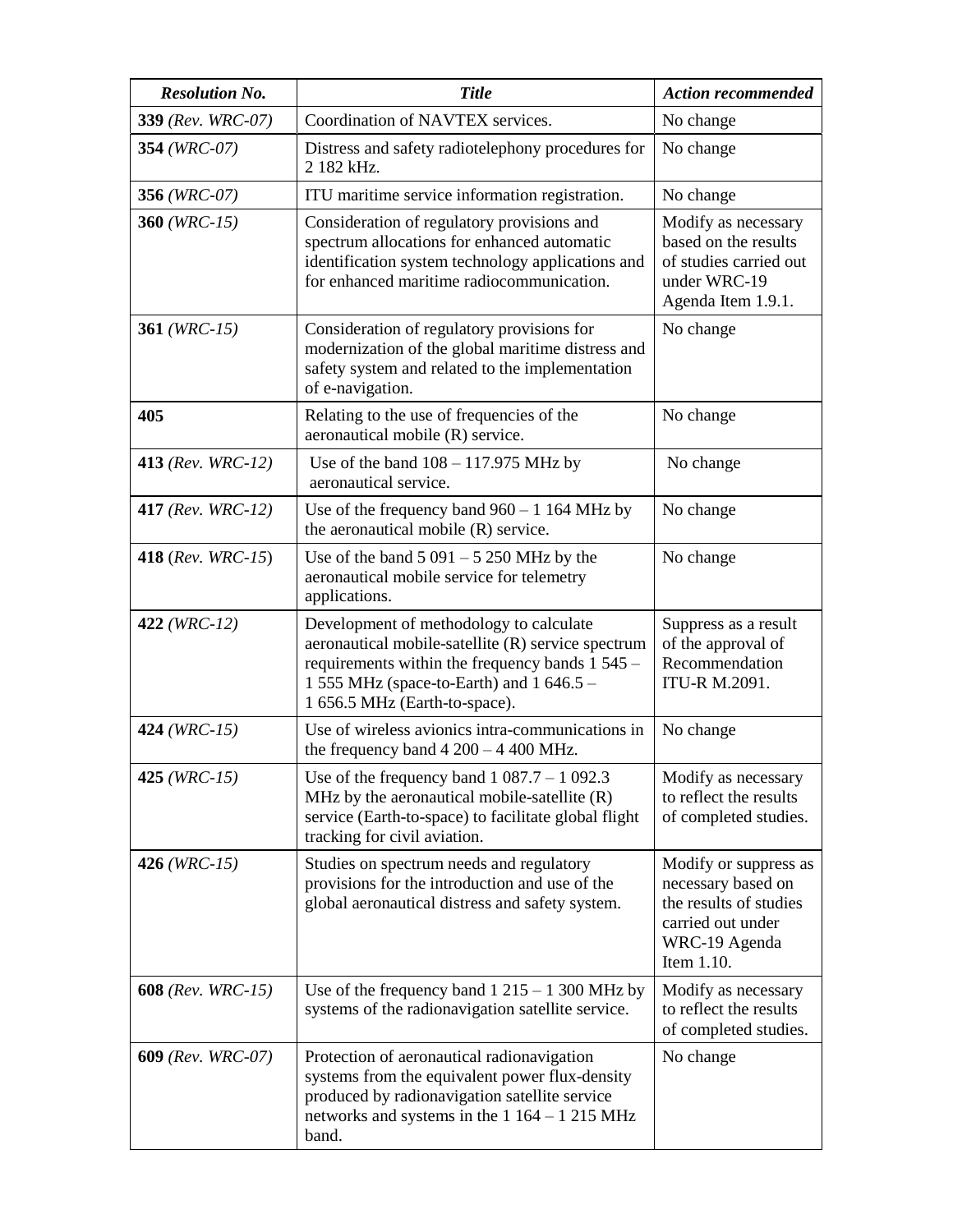| <b>Resolution No.</b>    | <b>Title</b>                                                                                                                                                                                                                                          | <b>Action recommended</b>                                                                                                   |
|--------------------------|-------------------------------------------------------------------------------------------------------------------------------------------------------------------------------------------------------------------------------------------------------|-----------------------------------------------------------------------------------------------------------------------------|
| $610$ (WRC-03)           | Coordination and bilateral resolution of technical<br>compatibility issues for radionavigation satellite<br>networks and systems in the band 1 164 -<br>1 300 MHz, 1 559 - 1 610 MHz and 5 010 -<br>5 030 MHz.                                        | No change                                                                                                                   |
| <b>612</b> (Rev. WRC-12) | Use of the radiolocation service between 3 and<br>50 MHz to support oceanographic radar<br>operations.                                                                                                                                                | No change                                                                                                                   |
| 659 ( $WRC-15$ )         | Studies to accommodate requirements in the<br>space operation service for non-geostationary<br>satellites with short missions.                                                                                                                        | Modify or suppress as<br>necessary based on<br>the results of studies<br>carried out under<br>WRC-19 Agenda<br>Item $1.7$ . |
| 705 ( $Rev. WRC-15$ )    | Mutual protection of radio services operating in<br>the band $70 - 130$ kHz.                                                                                                                                                                          | Modification as<br>necessary to reflect<br>the results of<br>completed studies.                                             |
| <b>729</b> (Rev. WRC-07) | Use of frequency adaptive systems in the MF and<br>HF bands.                                                                                                                                                                                          | No change                                                                                                                   |
| <b>748</b> (Rev. WRC-15) | Compatibility between the aeronautical mobile<br>(R) service and the fixed satellite service<br>(Earth-to-space) in the band $5091 - 5150$ MHz.                                                                                                       | No change                                                                                                                   |
| $762$ (WRC-15)           | Application of power flux density criteria to<br>assess the potential for harmful interference<br>under 11.32A for fixed-satellite and<br>broadcasting-satellite service networks in the<br>6 GHz and 10/11/12/14 GHz bands not subject to<br>a plan. | No change                                                                                                                   |
| $763$ (WRC-15)           | Stations on board sub-orbital vehicles.                                                                                                                                                                                                               | Modify to reflect the<br>results of studies<br>under WRC-19<br>Agenda Item 9.1<br><b>Issue 9.1.4.</b>                       |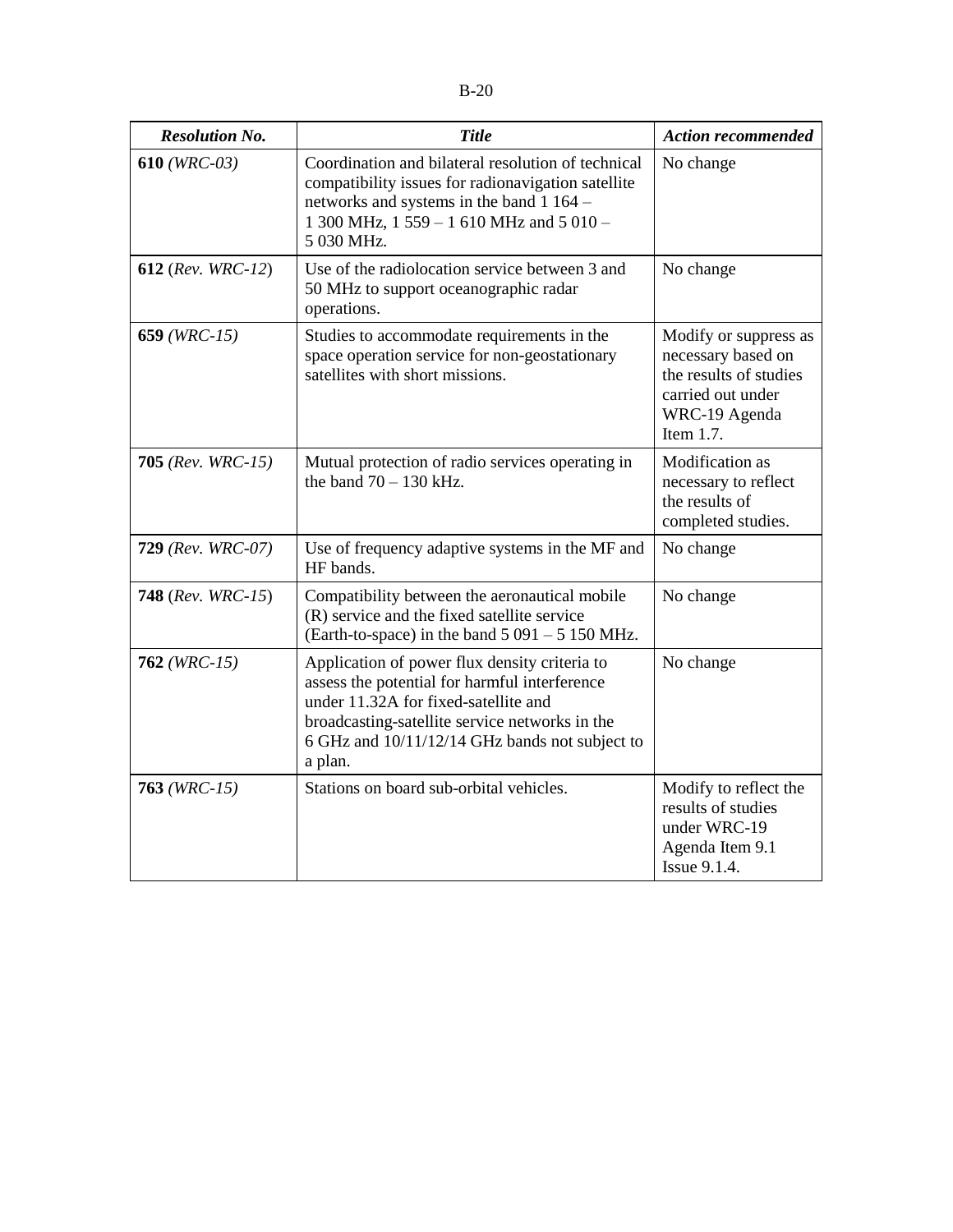# **Recommendations:**

| <b>Recommendation No.</b> |                                                                                                                                                       | <b>Action recommended</b>                                                                                          |
|---------------------------|-------------------------------------------------------------------------------------------------------------------------------------------------------|--------------------------------------------------------------------------------------------------------------------|
| $7$ (Rev. WRC-97)         | Adoption of standard forms for ship station and<br>ship earth station licences and aircraft station<br>and aircraft earth station licences.           | No change                                                                                                          |
| 9                         | Relating to the measures to be taken to prevent<br>the operation of broadcasting stations on board<br>ships or aircraft outside national territories. | No change                                                                                                          |
| 71                        | Relating to the standardization of the technical<br>and operational characteristics of radio<br>equipment.                                            | No change                                                                                                          |
| $75$ (WRC-15)             | Study on the boundary between the out-of-band<br>and spurious domains of primary radars using<br>magnetrons.                                          | Consider modification<br>and expansion to<br>address the changes<br>necessary to reflect<br>current radar designs. |
| 401                       | Relating to the efficient use of aeronautical<br>mobile (R) worldwide frequencies.                                                                    | No change                                                                                                          |
| <b>608</b> (Rev. WRC-07)  | Guidelines for consultation meetings established<br>in Resolution 609 (WRC-03).                                                                       | No change                                                                                                          |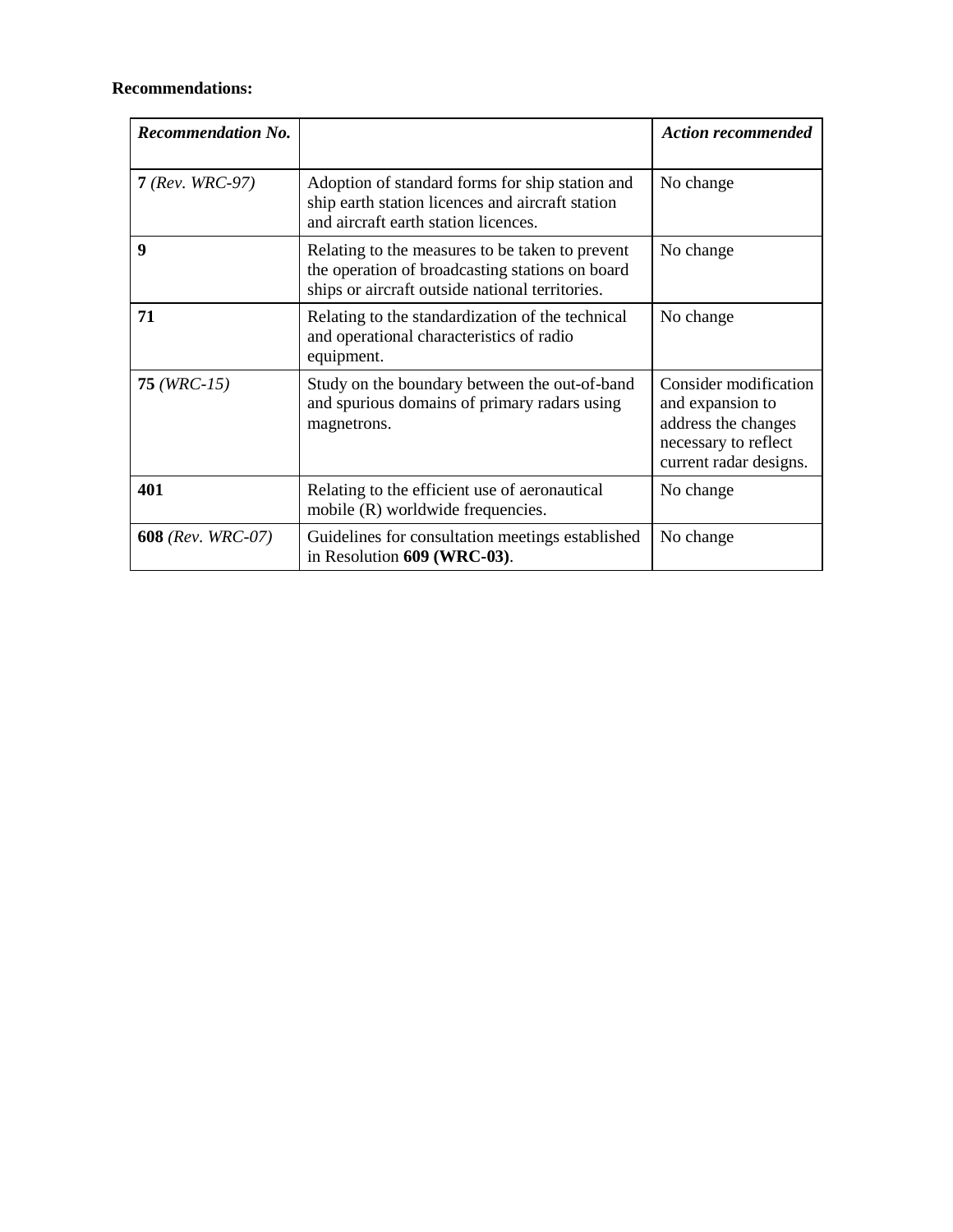#### B-22

#### **WRC-19 Agenda Item 8**

**Agenda Item Title:**

**To consider and take appropriate action on requests from administrations to delete their country footnotes or to have their country name deleted from footnotes, if no longer required, taking into account Resolution 26 (Rev. WRC-07).**

#### **Discussion:**

Allocations to the aeronautical services are generally made for all ITU regions and normally on an exclusive basis. These principles reflect the global process of standardization within ICAO for the promotion of safety and to support the global interoperability of radiocommunication and radionavigation equipment used in civil aircraft. In some instances, however, footnotes to the ITU Table of Frequency Allocations allocate spectrum in one or more countries to other radio services in addition or alternatively to the aeronautical service to which the same spectrum is allocated in the body of the table.

The use of country footnote allocations to non-aeronautical services in aeronautical bands is generally not recommended by ICAO, on safety grounds, as such use may result in harmful interference to safety services. Furthermore, this practice generally leads to an inefficient use of available spectrum to aeronautical services, particularly when the radio systems sharing the band have differing technical characteristics. It also may result in undesirable (sub-) regional variations with respect to the technical conditions under which the aeronautical allocations can be used. This can have a serious impact on the safety of aviation.

The following footnotes in aeronautical bands should be deleted for safety and efficiency reasons as discussed below:

- a) In the frequency bands used for the ICAO instrument landing system (ILS), (marker beacons 74.8 – 75.2 MHz; localizer  $108 - 112$  MHz and glide path  $328.6 - 335.4$  MHz) and the VHF omnidirectional radio range system (VOR); 108 ‒ 117.975 MHz, Nos. **5.181**, **5.197** and **5.259** allow for the introduction of the mobile service on a secondary basis and subject to agreement obtained under No. **9.21** of the Radio Regulations when these bands are no longer required for the aeronautical radionavigation service. The use of both ILS and VOR is expected to continue. In addition, WRC-03, as amended by WRC-07, has introduced No. **5.197A** stipulating that the band  $108 - 117.975$  MHz is also allocated on a primary basis to the aeronautical mobile  $(R)$  service  $(AM(R)S)$ , limited to systems operating in accordance with recognized international aeronautical standards. Such use shall be in accordance with Resolution 413 (Rev. WRC-12). The use of the band  $108 - 112$  MHz by the AM(R)S shall be limited to systems composed of ground-based transmitters and associated receivers that provide navigational information in support of air navigation functions in accordance with recognized international aeronautical standards. As a result, access to these bands by the mobile service is not feasible, in particular since no acceptable sharing criteria that secure the protection of aeronautical systems have been established to date. Nos. **5.181**, **5.197** and **5.259** should now be deleted since they do not represent a realistic expectation for an introduction of the mobile service in these bands.
- b) Nos.  $5.201$  and  $5.202$  allocate the frequency bands  $132 136$  MHz and  $136 137$  MHz in some States to the aeronautical mobile (off-route) service (AM(OR)S). Since these frequency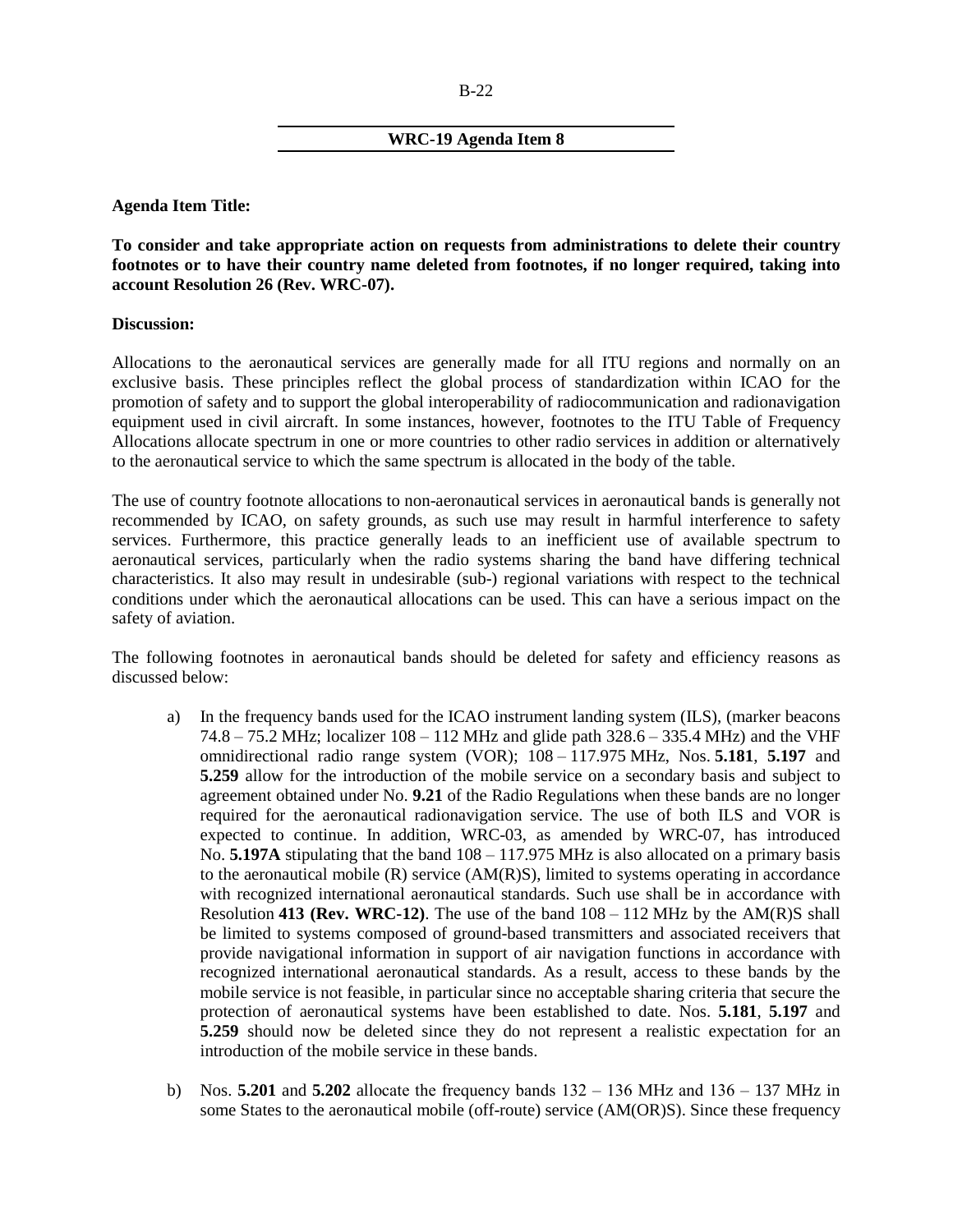bands are heavily utilized for ICAO-standard VHF voice and data communications, those allocations should be deleted.

- c) In the frequency band  $1\,215 1\,300$  MHz, which is used by civil aviation for the provision of radionavigation services through No. **5.331**. Footnote No. **5.330** allocates the band in a number of countries to the fixed and mobile service. Given the receiver sensitivity of aeronautical uses of the frequency band, ICAO does not support the continued inclusion of an additional service through country footnotes. ICAO would therefore urge administrations to remove their name from the No. **5.330**.
- d) In the frequency bands  $1\,610.6 1\,613.8\,\text{MHz}$  and  $1\,613.8 1\,626.5\,\text{MHz}$ , which is assigned to the aeronautical radionavigation service, and portions of which are utilized for the aeronautical mobile-satellite (R) service, No. **5.355** allocates the band on a secondary basis to the fixed service in a number of countries. Given that this band is allocated to a safety of life service, ICAO does not support the continued inclusion of an additional service through country footnotes. ICAO would therefore urge administrations to remove their name from the No. **5.355**.
- e) In the frequency bands  $1\,550 1\,559\,\text{MHz}$ ,  $1\,610 1\,645.5\,\text{MHz}$  and  $1\,646.5 1\,660\,\text{MHz}$ which are assigned to mobile-satellite services, including in some portions assignment to or use by the aeronautical mobile-satellite (R) service, No. **5.359** also allocates the bands to the fixed service on a primary basis in a number of countries. Given that portions of these bands are utilized by a safety of life service, ICAO does not support the continued use of No. **5.359** country footnote. ICAO would therefore urge administrations to remove their name from the No. **5.359**.
- f) In the frequency band  $4\,200 4\,400$  MHz, which is reserved for use by airborne radio altimeters and wireless avionics intra-communications (WAIC), No. **5.439** allows the operation of the fixed service on a secondary basis in some countries. Radio altimeters are a critical element in aircraft automatic landing systems and serve as a sensor in ground proximity warning systems. WAIC provides aircraft safety communications between points on an airframe. Interference from the fixed service has the potential to affect the safety of both of these systems. Deletion of this footnote is recommended.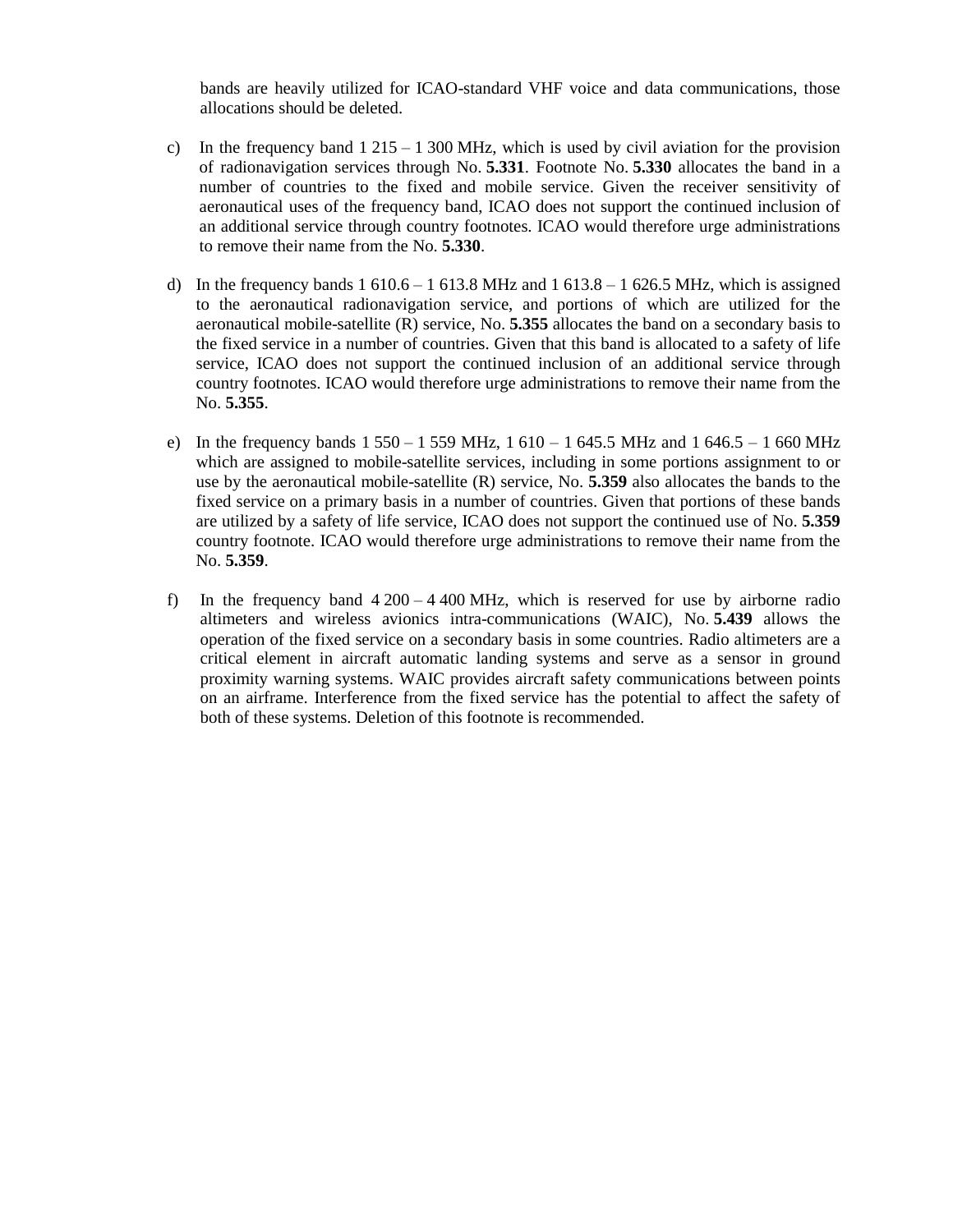#### **ICAO Position:**

To support deletion of Nos. **5.181**, **5.197** and **5.259**, as access to the frequency bands  $74.8 - 75.2$ ,  $108 - 112$  and  $328.6 -$ 335.4 MHz by the mobile service is not feasible and could create the potential for harmful interference to important radionavigation systems used by aircraft at final approach and landing as well as systems operating in the aeronautical mobile service operating in the frequency band  $108 -$ 112 MHz.

To support deletion of Nos. **5.201** and **5.202**, as use by the AM(OR)S of the frequency bands  $132 - 136$  MHz and  $136 -$ 137 MHz in some States may cause harmful interference to aeronautical safety communications.

To support deletion of No. **5.330** as access to the frequency band  $1\,215 - 1\,300$  MHz by the fixed and mobile services could potentially cause harmful interference to services used to support aircraft operations.

To support deletion of No. **5.355** as access to the frequency bands  $1\,610.6 - 1\,613.8$  and  $1\,613.8 - 1\,626.5$  MHz by the fixed services could potentially jeopardize aeronautical use of these frequency bands.

To support deletion of No. **5.359** as access to the frequency bands  $1\,550 - 1\,559\,\text{MHz}$ ,  $1\,610 - 1\,645.5\,\text{MHz}$  and  $1\,646.5$ - 1 660 MHz by the fixed services could potentially jeopardize aeronautical use of those frequency bands.

To support the deletion of No. **5.439** to ensure the protection of the safety critical operation of radio altimeters and WAIC systems in the frequency band  $4200 - 4400$  MHz.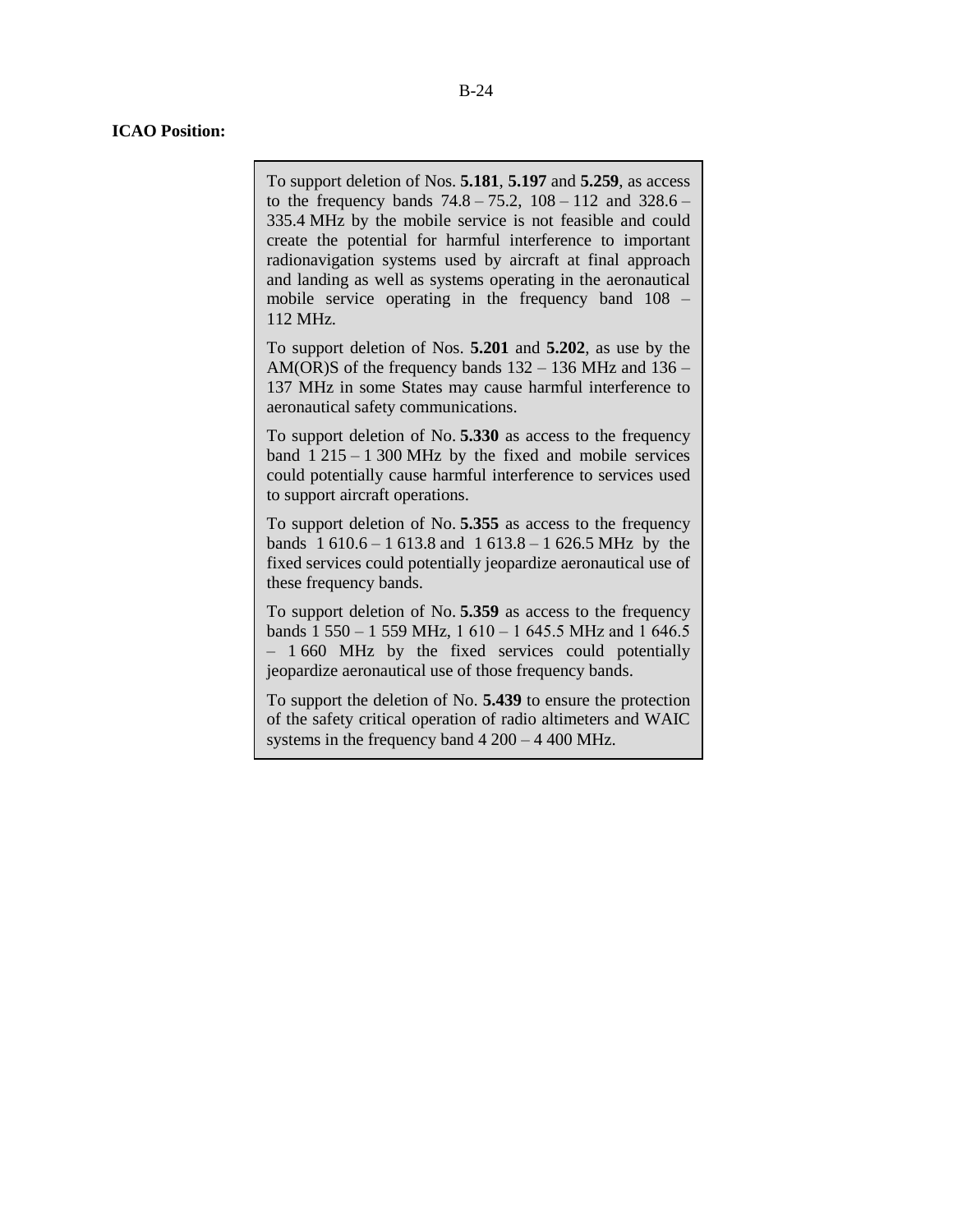*Note 1.*— *Administrations indicated in the footnotes mentioned in the ICAO Position above which are urged to remove their country names from these footnotes are as follows:*

- *No. 5.181 Egypt, Israel and Syrian Arab Republic*
- *No. 5.197 Syrian Arab Republic*
- *No. 5.201 Armenia, Azerbaijan, Belarus, Bulgaria, Estonia, the Russian Federation, Georgia, Hungary, Iran (Islamic Republic of), Iraq, Japan, Kazakhstan, Moldova, Mongolia, Mozambique, Uzbekistan, Papua New Guinea, Poland, Kyrgyzstan, Romania, Tajikistan, Turkmenistan and Ukraine*
- *No. 5.202 Saudi Arabia, Armenia, Azerbaijan, Belarus, Bulgaria, the United Arab Emirates, the Russian Federation, Georgia, Iran (Islamic Republic of), Jordan, Moldova, Oman, Uzbekistan, Poland, the Syrian Arab Republic, Kyrgyzstan, Romania, Tajikistan, Turkmenistan and Ukraine*
- *No. 5.259 Egypt and Syrian Arab Republic*
- *No. 5.330 Angola, Bahrain, Bangladesh, Cameroon, Chad, China, Djibouti, Egypt, Eritrea, Ethiopia, Guyana, India, Indonesia, Iran (Islamic Republic of), Iraq, Israel, Japan, Jordan, Kuwait, Nepal, Oman, Pakistan, the Philippines, Qatar, Saudi Arabia, Somalia, Sudan, South Sudan, the Syrian Arab Republic, Togo, the United Arab Emirates and Yemen*
- *No. 5.355 Bahrain, Bangladesh, Congo (Rep of the), Djibouti, Egypt, Eritrea, Iraq, Israel, Kuwait, Qatar, Syrian Arab Republic, Somalia, Sudan, South Sudan, Chad, Togo and Yemen*
- *No. 5.359 Germany, Saudi Arabia, Armenia, Austria, Azerbaijan, Belarus, Benin, Cameroon, the Russian Federation, France, Georgia, Greece, Guinea, Guinea-Bissau, Jordan, Kazakhstan, Kuwait, Lithuania, Mauritania, Uganda, Uzbekistan, Pakistan, Poland, the Syrian Arab Republic, Kyrgyzstan, the Dem. People's Rep. of Korea, Romania, Tajikistan, Tanzania, Tunisia, Turkmenistan and Ukraine*
- *No. 5.439 Iran (Islamic Republic of)*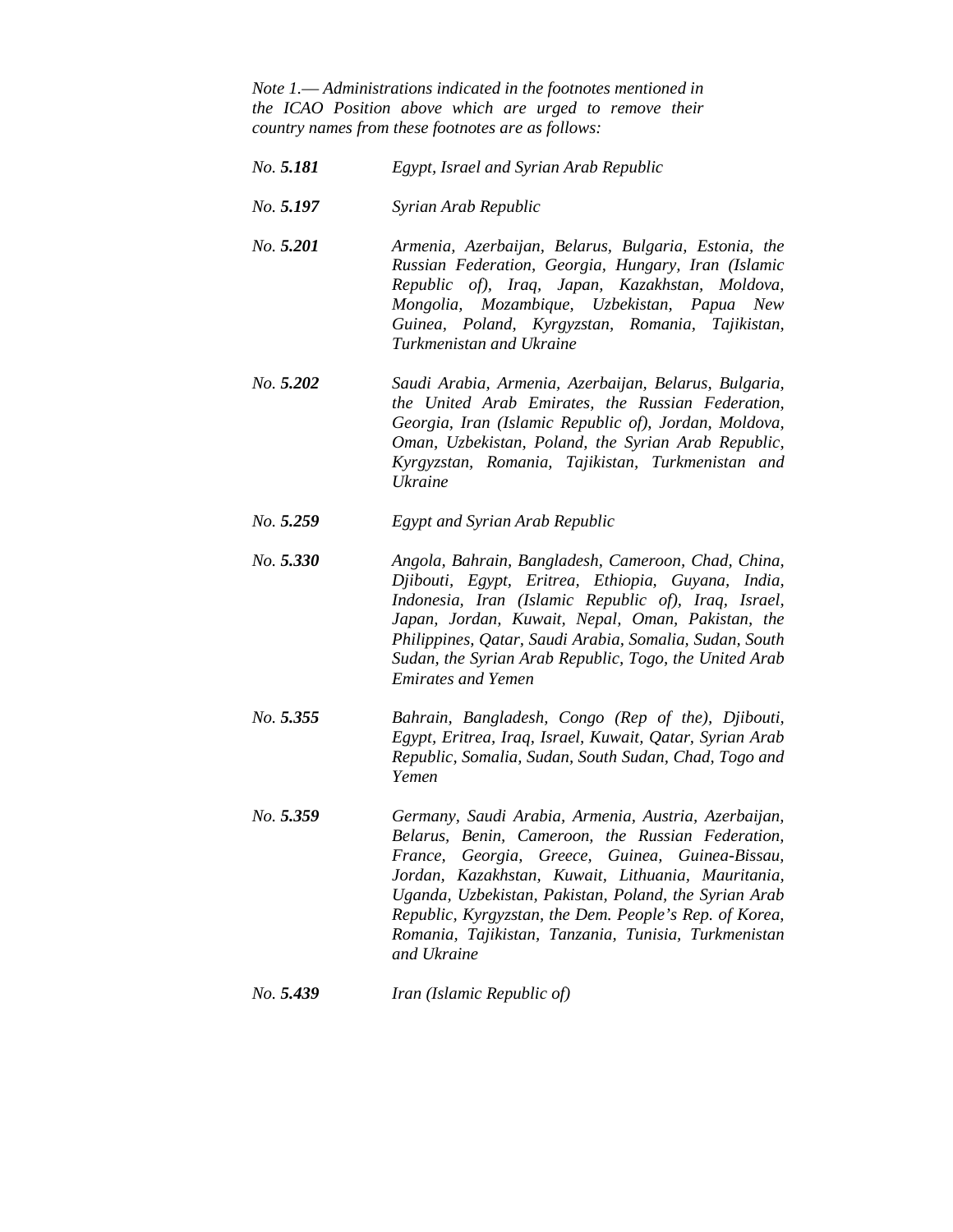# **WRC-19 Agenda Item 9.1**

#### **Agenda Item Title:**

**To consider and approve the report of the Director of the Radiocommunication Bureau, in accordance with Article 7 of the Convention:**

#### **On the activities of the Radiocommunication Sector since WRC-15.**

*Note.― The subdivision of Agenda Item 9.1 into issues, such as 9.1.1, 9.1.2, etc. was made at the first session of the Conference Preparatory Meeting for WRC-19 (CPM19-1) and is summarized in the BR Administrative Circular CA/226, 23rd December 2015.*

#### **Issue 9.1.3:**

**Resolution 157 (WRC-15) – Study of technical and operational issues and regulatory provisions for non-geostationary-satellite orbit systems in the 3 700 ‒ 4 200 MHz, 4 500 ‒ 4 800 MHz, 5 925 ‒ 6 425 MHz and 6 725 ‒ 7 025 MHz frequency bands allocated to the fixed-satellite service.**

### **Discussion:**

The frequency bands  $3700 - 4200$  MHz and  $5925 - 6425$  MHz are the main bands for VSAT transmissions used for aeronautical ground-ground communications, and parts are also used for feeder links for aviation satellite communications. In addition, the  $3\,700 - 4\,200$  MHz frequency band is adjacent to, and the  $4\,500 - 4\,800$  MHz band is near to, the frequency band  $4\,200 - 4\,400$  MHz in which radio altimeters and wireless avionics intra-communication (WAIC) systems operate. These systems are critical elements supporting safe operation of the aircraft in all phases of flight including navigation, automated landing and safety communications between points on the airframe. Recent study work in the ITU and ICAO, based on information provided by the manufacturers, has shown in theory that radio altimeters can be susceptible to possible interference from systems operating in nearby frequency bands. It is therefore essential to ensure, through sharing studies, that any new system allowed to operate in an adjacent or nearby frequency band will not exceed the interference criteria laid down in Recommendation ITU-R M.2059 "*Operational and technical characteristics and protection criteria of radio altimeters utilizing the band 4 200*  $-4400$  *MHz.*"

# **ICAO Position:**

To oppose any new or changes to existing regulatory provisions in Article 21 of the ITU Radio Regulations for the frequency bands  $3700 - 4200$  MHz and  $5925 - 6425$  MHz unless it has been demonstrated through agreed ITU-R studies that there will be no impact from the potential introduction of new non-geostationary-satellites on aviation use in those bands.

To oppose introduction of new non-geostationary-satellites in frequency bands near to the frequency band  $4200 -$ 4 400 MHz unless aviation use of that band is ensured through agreed ITU-R studies.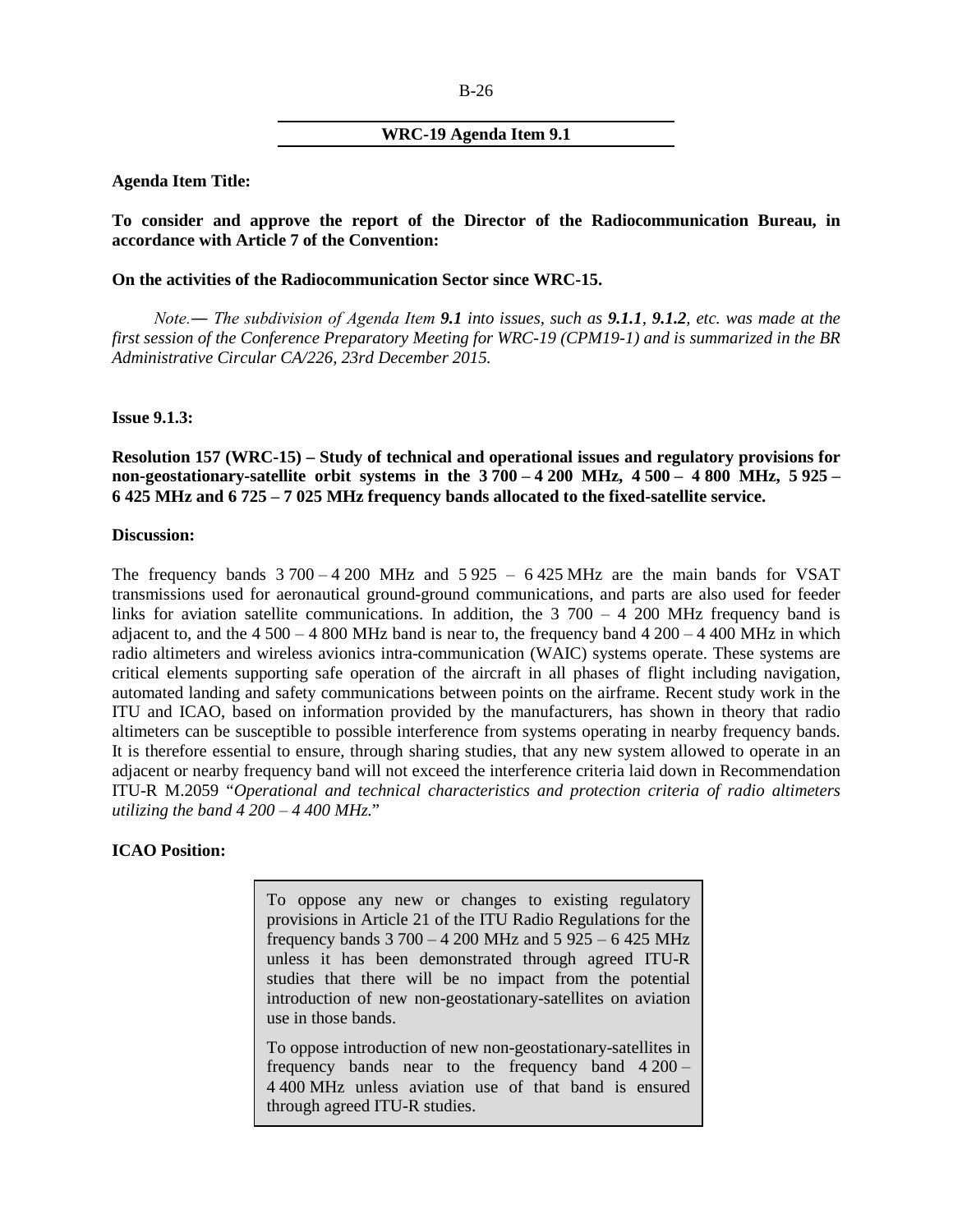# **Issue 9.1.4:**

# **Resolution 763 (WRC-15) – Stations on board sub-orbital vehicles**

# **Discussion:**

Space planes or sub-orbital vehicles have been discussed at a conceptual level for some time. However, with the advances in technology, the first re-useable space vehicle that can routinely take off and land on a traditional runway is close to becoming a reality with a number of companies either close to or actually testing vehicles. It is expected that such vehicles will be the precursor to hypersonic travel that could cut the time taken to travel from Europe to Australia from approximately 24 hours to 90 minutes.

The introduction of such vehicles will bring a number of challenges to the spectrum and frequency management communities. With respect to spectrum, a sub-orbital space vehicle will travel at an altitude that takes it beyond 100 km which is generally taken as the boundary between the Earth's atmosphere and space. Hence, stations on board sub-orbital vehicles cannot necessarily be regarded as terrestrial stations. However, since space planes are not envisaged to establish an orbital trajectory, stations on board cannot necessarily be considered as space stations located on a satellite. As a result, it is not clear what radio service(s) would be appropriate. From a frequency management perspective, planning rules for stations on board sub-orbital vehicles need to consider that their field of view is significantly greater than that of an equivalent station on board an aircraft flying at an altitude around 35 000 ft.

Studies are therefore required to establish a common understanding as to how stations on board sub-orbital vehicles should be regarded in radio regulatory terms and whether a new category of service or station needs to be established. Furthermore, studies are needed to determine what spectrum will be required to ensure their safe operation, including their passage through the airspace used by conventional aircraft. Resolution **763 (WRC-15)** calls for such studies, and if the results indicate that additional spectrum and/or other regulatory measures are required, provides for a possible WRC-23 agenda item.

# **ICAO Position:**

To support the studies called for by Resolution **763 (WRC-15)** noting that those studies need to be completed during this study cycle.

If the results of studies indicate that additional spectrum and/or other regulatory measures are required, seek an agenda item for WRC-23.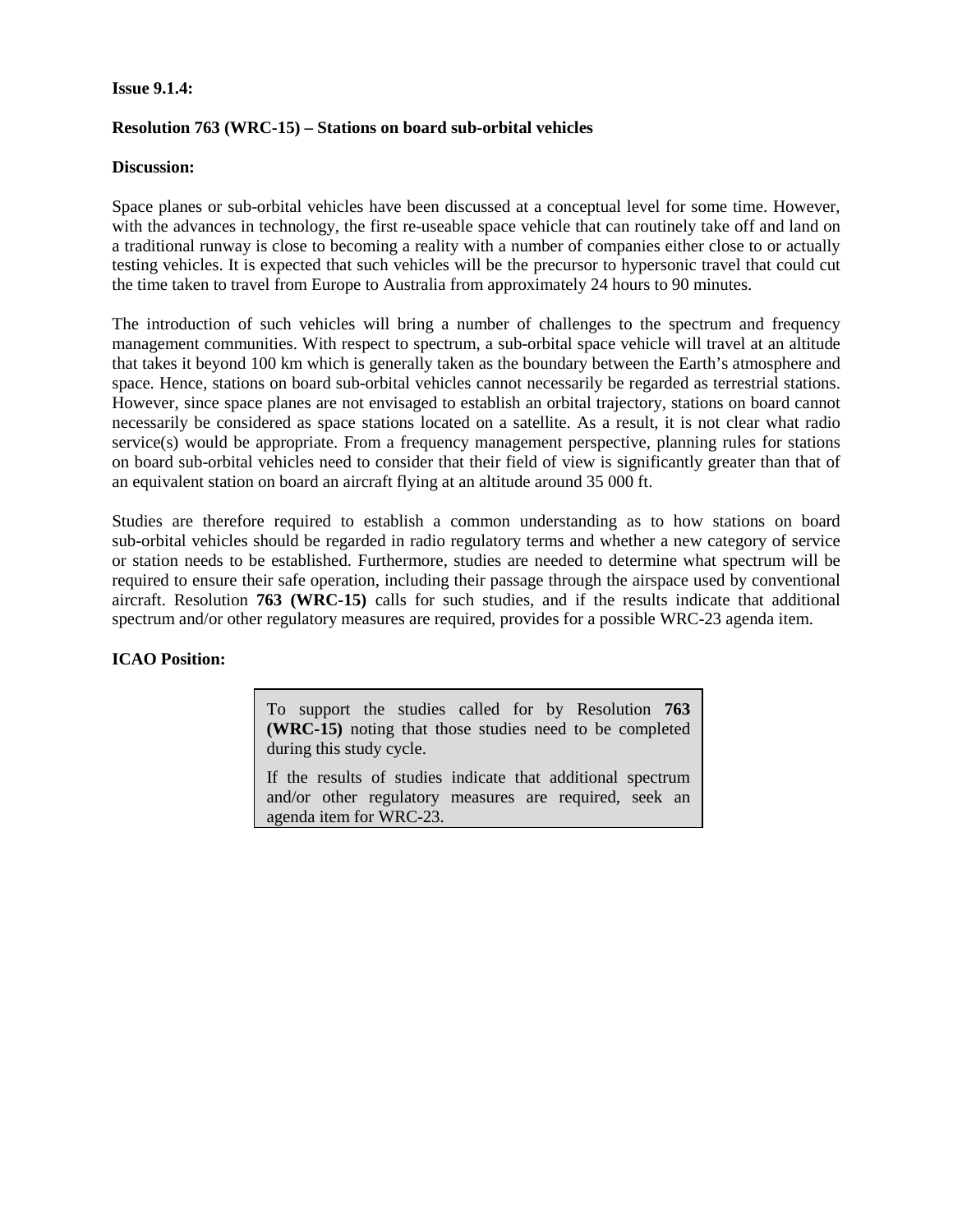#### **Issue 9.1.6:**

### **Resolution 958 (WRC-15) – Urgent studies required in preparation for the 2019 World Radiocommunication Conference – Wireless power transmission (WPT) for electric vehicles**

#### **Discussion:**

Some preliminary work has been conducted by ITU-R Study Group 1 on wireless power transfer (WPT) and, in particular, the study of the feasibility of WPT in the low and very low frequency ranges with power limits of up to 100 kW for charging electric vehicles. Most work, however, has been conducted by external standards organizations. It is important to note that the new technology has a much broader bandwidth with more complex modulation mechanisms, potentially leaking large amounts of power outside the existing bands being proposed for WPT. As a result, Issue **9.1.6** will need to be monitored to ensure it does not impact aviation systems.

#### **ICAO Position:**

To ensure that the protection of aeronautical systems is appropriately taken into account during the studies called for in response to Resolution **958 (WRC-15)**.

\_\_\_\_\_\_\_\_\_\_\_\_\_\_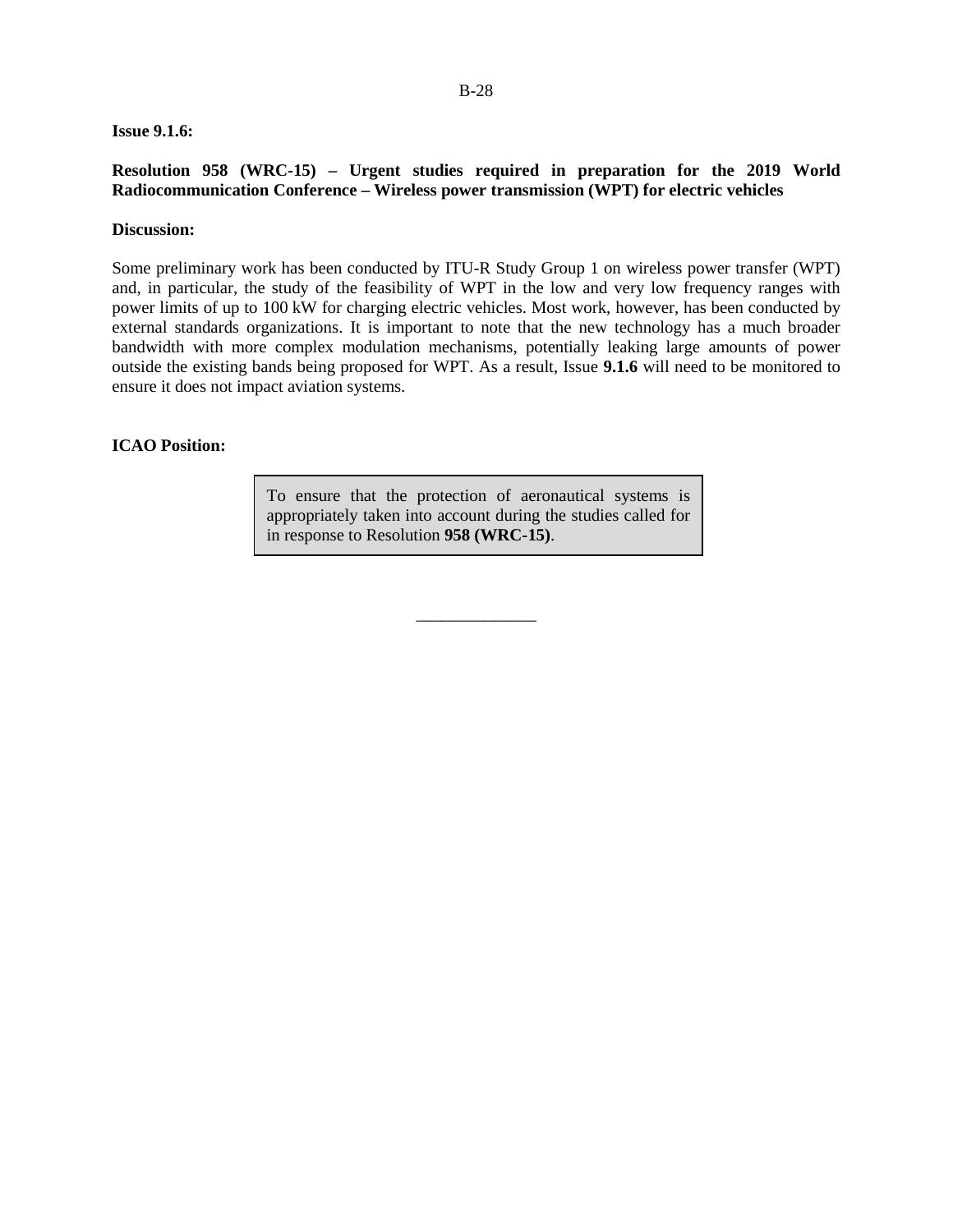# **ATTACHMENT**

# **RESOLUTION 1380**

(adopted at the tenth Plenary Meeting of the ITU Council in 2016)

# **Place, Dates and Agenda of the World Radiocommunication Conference (WRC-19)**

The Council,

*noting*

that Resolution 809 of the World Radiocommunication Conference (Geneva, 2015):

- a) resolved to recommend to the Council that a world radiocommunication conference be held in 2019 for a maximum period of four weeks;
- b) recommended its agenda, and invited the Council to finalize the agenda and arrange for the convening of WRC-19 and to initiate as soon as possible the necessary consultation with Member States,

*resolves*

to convene a World Radiocommunication Conference (WRC-19) in Geneva (Switzerland) from 28 October to 22 November 2019, preceded by the Radiocommunication Assembly from 21 to 25 October 2019, with the following agenda:

1 on the basis of proposals from administrations, taking account of the results of WRC-15 and the Report of the Conference Preparatory Meeting, and with due regard to the requirements of existing and future services in the frequency bands under consideration, to consider and take appropriate action in respect of the following items:

1.1 to consider an allocation of the frequency band 50 ‒ 54 MHz to the amateur service in Region 1, in accordance with Resolution **658 (WRC-15)**;

1.2 to consider in-band power limits for earth stations operating in the mobile-satellite service, meteorological-satellite service and Earth exploration-satellite service in the frequency bands 401 – 403 MHz and 399.9 ‒ 400.05 MHz, in accordance with Resolution **765 (WRC-15)**;

1.3 to consider possible upgrading of the secondary allocation to the meteorological-satellite service (space-to-Earth) to primary status and a possible primary allocation to the Earth exploration-satellite service (space-to-Earth) in the frequency band  $460 - 470$  MHz, in accordance with Resolution 766 **(WRC-15)**;

1.4 to consider the results of studies in accordance with Resolution **557 (WRC-15)**, and review, and revise if necessary, the limitations mentioned in Annex 7 to Appendix **30 (Rev. WRC-15)**, while ensuring the protection of, and without imposing additional constraints on, assignments in the Plan and the List and the future development of the broadcasting-satellite service within the Plan, and existing and planned fixed-satellite service networks;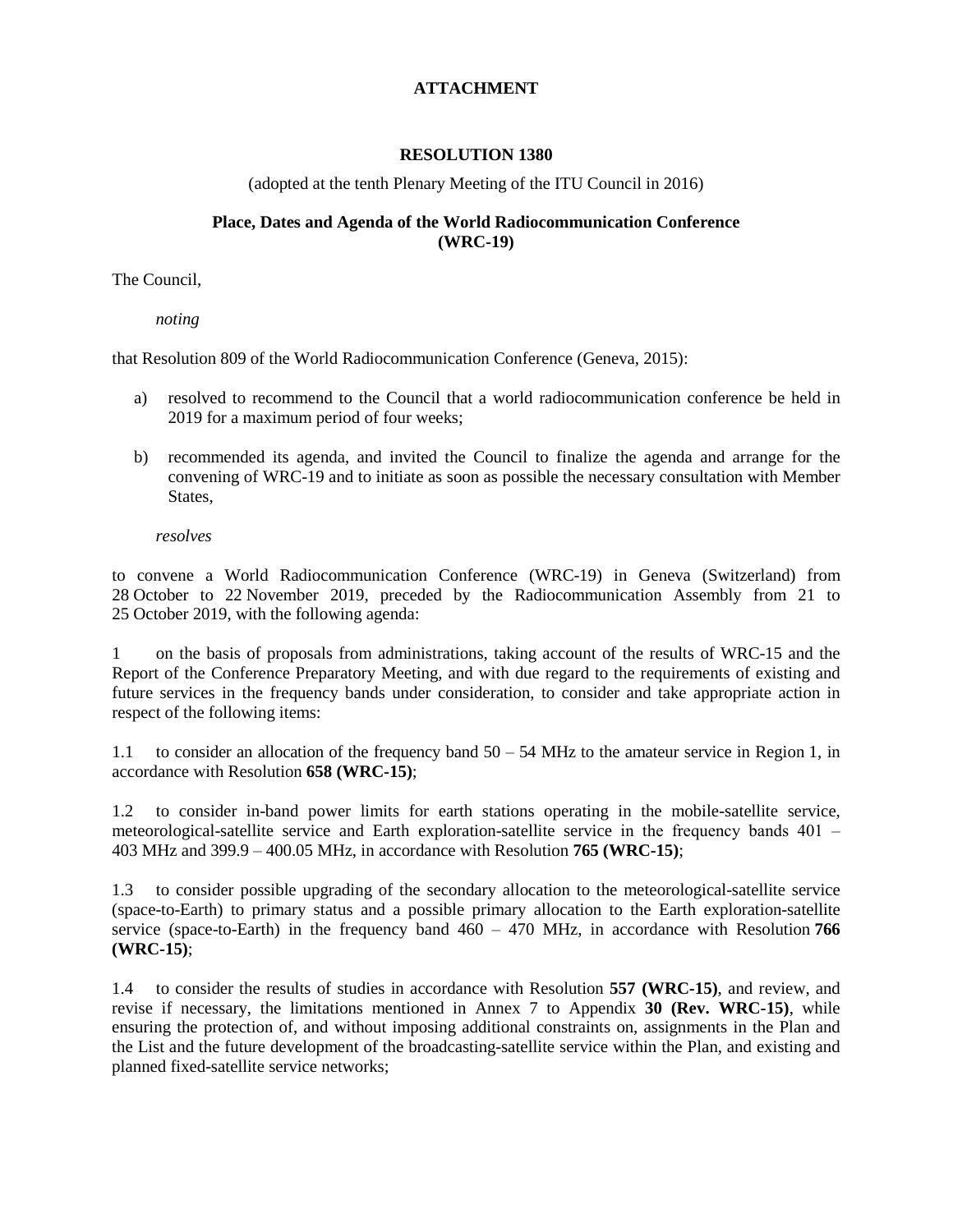1.5 to consider the use of the frequency bands  $17.7 - 19.7$  GHz (space-to-Earth) and  $27.5 - 29.5$  GHz (Earth-to-space) by earth stations in motion communicating with geostationary space stations in the fixed-satellite service and take appropriate action, in accordance with Resolution **158 (WRC-15)**;

1.6 to consider the development of a regulatory framework for non-GSO FSS satellite systems that may operate in the frequency bands  $37.5 - 39.5$  GHz (space-to-Earth),  $39.5 - 42.5$  GHz (space-to-Earth), 47.2 ‒ 50.2 GHz (Earth-to-space) and 50.4 ‒ 51.4 GHz (Earth-to-space), in accordance with Resolution **159 (WRC-15)**;

1.7 to study the spectrum needs for telemetry, tracking and command in the space operation service for non-GSO satellites with short duration missions, to assess the suitability of existing allocations to the space operation service and, if necessary, to consider new allocations, in accordance with Resolution **659 (WRC-15)**;

1.8 to consider possible regulatory actions to support global maritime distress safety systems (GMDSS) modernization and to support the introduction of additional satellite systems into the GMDSS, in accordance with Resolution **359** (**Rev. WRC-15**);

1.9 to consider, based on the results of ITU-R studies:

1.9.1 regulatory actions within the frequency band  $156 - 162.05$  MHz for autonomous maritime radio devices to protect the GMDSS and automatic identifications system (AIS), in accordance with Resolution **362 (WRC-15)**;

1.9.2 modifications of the Radio Regulations, including new spectrum allocations to the maritime mobile-satellite service (Earth-to-space and space-to-Earth), preferably within the frequency bands 156.0125 ‒ 157.4375 MHz and 160.6125 ‒ 162.0375 MHz of Appendix **18**, to enable a new VHF data exchange system (VDES) satellite component, while ensuring that this component will not degrade the current terrestrial VDES components, applications specific messages (ASM) and AIS operations and not impose any additional constraints on existing services in these and adjacent frequency bands as stated in *recognizing d)* and *e)* of Resolution **360** (**Rev. WRC-15**);

1.10 to consider spectrum needs and regulatory provisions for the introduction and use of the global aeronautical distress and safety system (GADSS), in accordance with Resolution **426 (WRC-15)**;

1.11 to take necessary actions, as appropriate, to facilitate global or regional harmonized frequency bands to support railway radiocommunication systems between train and trackside within existing mobile service allocations, in accordance with Resolution **236 (WRC-15)**;

1.12 to consider possible global or regional harmonized frequency bands, to the maximum extent possible, for the implementation of evolving intelligent transport systems (ITS) under existing mobile-service allocations, in accordance with Resolution **237 (WRC-15)**;

1.13 to consider identification of frequency bands for the future development of international mobile telecommunications (IMT), including possible additional allocations to the mobile service on a primary basis, in accordance with Resolution **238 (WRC-15)**;

1.14 to consider, on the basis of ITU-R studies in accordance with Resolution **160 (WRC-15)**, appropriate regulatory actions for high-altitude platform stations (HAPS), within existing fixed-service allocations;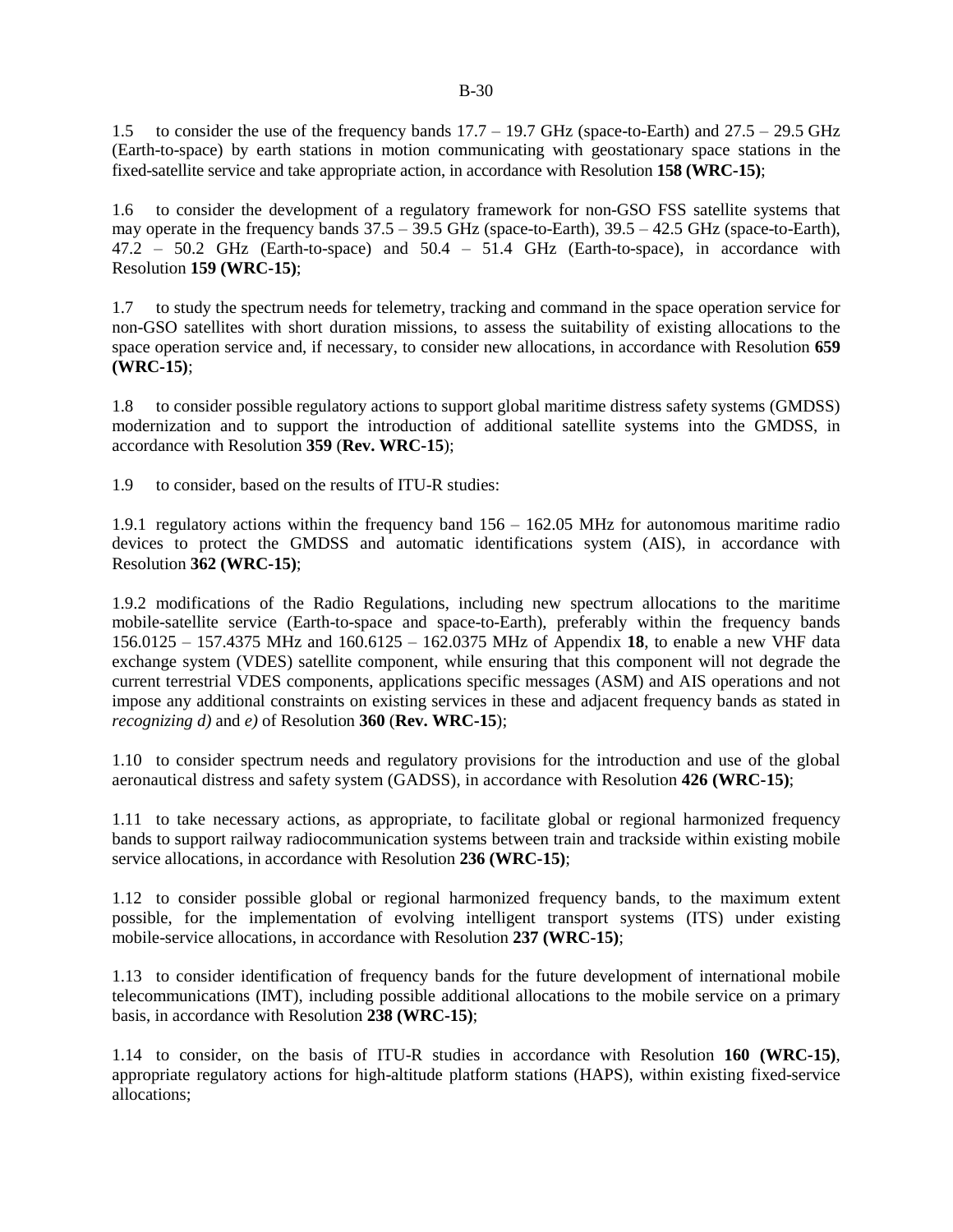1.15 to consider identification of frequency bands for use by administrations for the land-mobile and fixed services applications operating in the frequency range  $275 - 450$  GHz, in accordance with Resolution **767 (WRC-15)**;

1.16 to consider issues related to wireless access systems, including radio local area networks (WAS/RLAN), in the frequency bands between 5 150 MHz and 5 925 MHz, and take the appropriate regulatory actions, including additional spectrum allocations to the mobile service, in accordance with Resolution **239 (WRC-15)**;

2 to examine the revised ITU-R Recommendations incorporated by reference in the Radio Regulations communicated by the Radiocommunication Assembly, in accordance with Resolution **28 (Rev. WRC-15)**, and to decide whether or not to update the corresponding references in the Radio Regulations, in accordance with the principles contained in Annex 1 to Resolution **27 (Rev. WRC-12)**;

3. to consider such consequential changes and amendments to the Radio Regulations as may be necessitated by the decisions of the conference;

4. in accordance with Resolution **95 (Rev. WRC-07)**, to review the resolutions and recommendations of previous conferences with a view to their possible revision, replacement or abrogation;

5. to review, and take appropriate action on, the Report from the Radiocommunication Assembly submitted in accordance with Nos. 135 and 136 of the Convention;

6 to identify those items requiring urgent action by the radiocommunication study groups in preparation for the next world radiocommunication conference;

7 to consider possible changes, and other options, in response to Resolution **86 (Rev. Marrakesh, 2002)** of the Plenipotentiary Conference, an advance publication, coordination, notification and recording procedures for frequency assignments pertaining to satellite networks, in accordance with Resolution **86 (Rev. WRC-07)**, in order to facilitate rational, efficient and economical use of radio frequencies and any associated orbits, including the geostationary-satellite orbit;

8 to consider and take appropriate action on requests from administrations to delete their country footnotes or to have their country name deleted from footnotes, if no longer required, taking into account Resolution **26 (Rev. WRC-07)**;

9 to consider and approve the Report of the Director of the Radiocommunication Bureau, in accordance with Article 7 of the Convention:

9.1 on the activities of the Radiocommunication Sector since WRC-15;

9.2 on any difficulties or inconsistencies encountered in the application of the Radio Regulations<sup>\*</sup>; and

9.3 on action in response to Resolution **80 (Rev. WRC-07)**;

 $\overline{a}$ 

10 to recommend to the Council items for inclusion in the agenda for the next WRC, and to give its views on the preliminary agenda for the subsequent conference and on possible agenda items for future conferences, in accordance with Article 7 of the Convention.

*instructs the Director of the Radiocommunication Bureau*

<span id="page-30-0"></span>This agenda item is strictly limited to the Report of the Director on any difficulties or inconsistencies encountered in the application of the Radio Regulations and the comments from administrations.